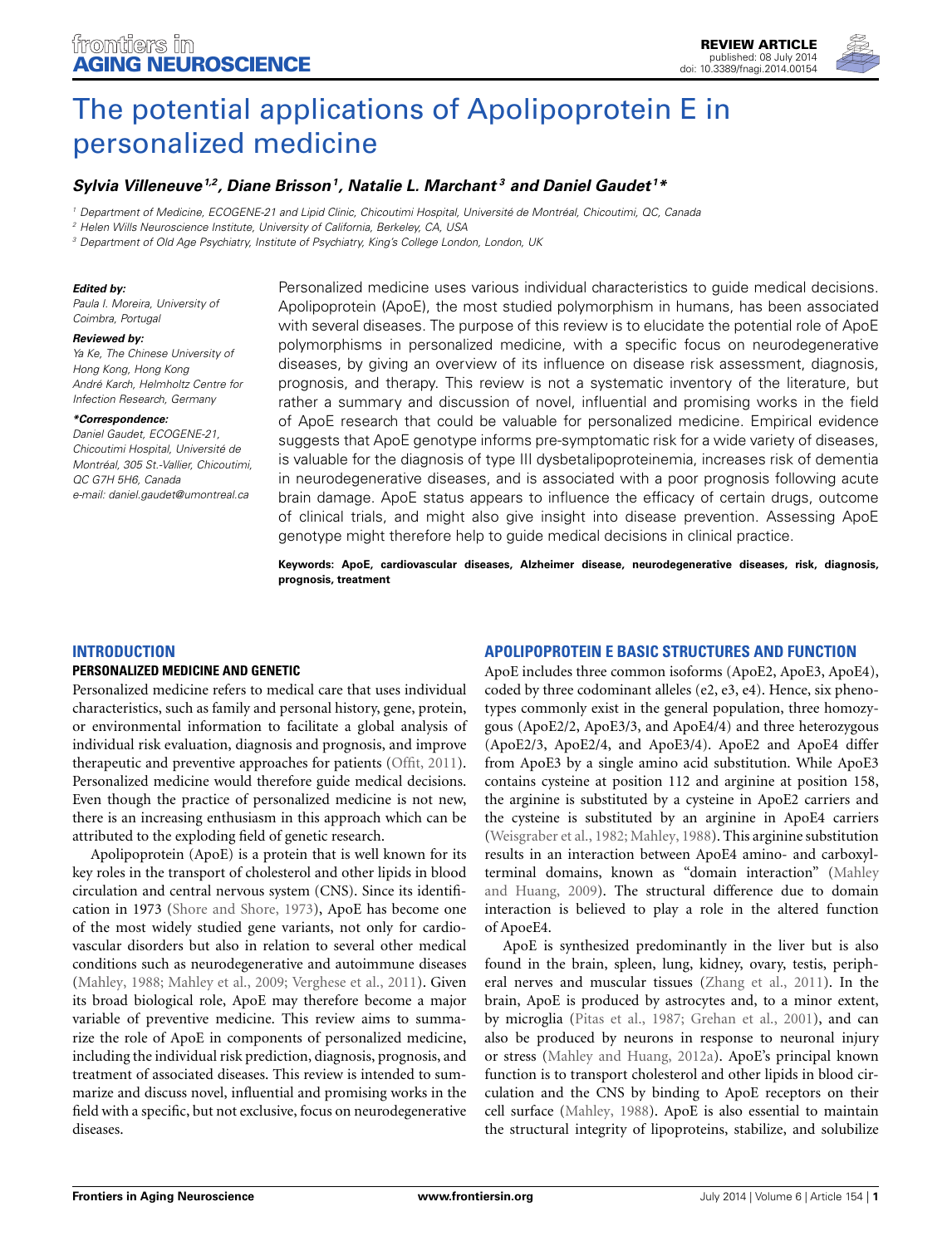liproproteins in the blood, and to serve as cofactors in enzymatic reaction [\(Eichner et al., 2002\)](#page-7-1). In the brain, cholesterol plays a crucial role in myelin production and is an essential component of membrane sheaths, brain development, neuronal maintenance, neuronal repair, and long-term synaptic plasticity [\(Mauch et al.](#page-8-6), [2001](#page-8-6); [Bu, 2009](#page-6-0); [Mahley et al.](#page-8-2), [2009;](#page-8-2) [Leduc et al.](#page-8-7), [2011](#page-8-7)).

## **RISK ASSESSMENT**

Because of its key role in the regulation of lipid metabolism ApoE was first recognized for its role in cardiovascular diseases (CVD). While the ApoE3 isoform is not associated with an increased risk of CVD, the ApoE4 isoform is a major risk factor for CVD, such as coronary heart disease, arrhythmias, and stroke [\(Lahoz et al.](#page-8-8), [2001](#page-8-8); [Eichner et al.](#page-7-1), [2002](#page-7-1); [Song et al.](#page-9-4), [2004](#page-9-4); [Mahley et al., 2009](#page-8-2)). ApoE2 has a more ambiguous relationship with CVD as it has been [associated with both an increased](#page-8-8) [\(Mahley et al., 1999](#page-8-9)[;](#page-8-8) Lahoz et al., [2001\)](#page-8-8) and reduced [\(Bennet et al., 2007\)](#page-6-1) risk of CVD. This duality found in the ApoE2 isoform suggests that the adverse or beneficial impact of ApoE2, and potentially ApoE4, on disease risk is influenced by it interaction with other genetic or environ[mental factors](#page-8-2) [\(Lahoz et al., 2001](#page-8-8)[;](#page-8-2) [Elosua et al.](#page-7-2)[,](#page-8-2) [2003](#page-7-2)[;](#page-8-2) Mahley et al., [2009\)](#page-8-2).

It is now well recognized that ApoE is also associated with a variety of other diseases. ApoE4 for instance is the most important genetic risk factor for late onset Alzheimer Disease (AD) [\(Poirier et al., 1993](#page-8-10); [Leduc et al.](#page-8-7), [2011;](#page-8-7) [Verghese et al.](#page-9-1), [2011\)](#page-9-1) with ApoE4 carriers having a 4 to 12-fold increased risk of developing AD when compared to non-carriers [\(Corder et al., 1993,](#page-6-2) [1994;](#page-6-3) [Bertram and Tanzi, 2008](#page-6-4); [Mahley and Huang, 2012a](#page-8-5)). The ApoE2 isoform on the other hand is protective against AD [\(Corder et al.](#page-6-2), [1993](#page-6-2), [1994\)](#page-6-3). How these isoforms differently affect the risk of AD is not fully understood. Several mechanisms have been implicated. One potential mechanism is via accumulation and/or clearance of amyloid-β (Aβ, a hallmark of AD) from the brain because ApoE4 has been associated with greater Aβ burden [\(Strittmatter et al.](#page-9-5), [1993](#page-9-5); [Ye et al., 2005;](#page-9-6) [Drzezga et al., 2009\)](#page-7-3) and ApoE2 with lower Aβ burden [\(Jiang et al., 2008;](#page-7-4) [Morris et al., 2010](#page-8-11)). It is well established that ApoE binds directly to the Aβ peptide. Compared to the other isoforms, ApoE4 binds to Aβ with lower affinity, which might result in less efficient clearing of Aβ through the cell surface [\(Ladu et al., 1994;](#page-8-12) [Yang et al.](#page-9-7), [1999](#page-9-7); [Tokuda et al., 2000](#page-9-8)). In the same line, ApoE4 is associated with slower transport of Aβ across the blood-brain barrier (BBB), causing greater Aβ retention in mice brains [\(Deane et al.](#page-7-5), [2008](#page-7-5)). ApoE4 is also associated with BBB dysfunction, which might lead to Aβ accumulation, and also to a reduction in cerebral blood flow and hypoxia, two conditions that enhance brain vulnerability [\(Zlokovic](#page-10-0), [2011\)](#page-10-0). While several routes exist for the clearance of Aβ, clearance directly into the blood seems to be the predominant pathway in the human brain [\(Bell and Zlokovic](#page-6-5), [2009;](#page-6-5) [Bell et al., 2012\)](#page-6-6). Accordingly, vessel wall thickness and reduced cerebral blood flow may result in Aβ accumulation. Supporting this idea, ApoE4 carriers are known to have higher accumulation of Aβ in cerebral blood vessels, a condition known as cerebral amyloid angiopathy (CAA) [\(Verghese et al.](#page-9-1), [2011](#page-9-1)). ApoE4 is also associated with greater neurona[l inflammation](#page-7-8) [\(Grainger et al.](#page-7-6)[,](#page-7-8) [2004;](#page-7-6) [Guo et al.](#page-7-7)[,](#page-7-8) [2004](#page-7-7)[;](#page-7-8) Kim et al., [2009;](#page-7-8) [Leduc et al.](#page-8-7), [2011\)](#page-8-7) and less efficient neuronal repair

[\(Mauch et al.](#page-8-6), [2001;](#page-8-6) [Bu, 2009](#page-6-0); [Mahley et al., 2009](#page-8-2); [Leduc et al.](#page-8-7), [2011](#page-8-7)), two other conditions that might influence the risk of AD. Finally, in response to neuronal injury, neuron-ApoE4 production can generate neurotoxic fragments that exacerbate neuronal toxicity, increase tau phosphorylation, NFT formation, neuronal mitochondrial dysfunction, and decrease GABAergic interneuron selectivity [\(Mahley and Huang](#page-8-5), [2012a;](#page-8-5) [Liu et al.](#page-8-13), [2013\)](#page-8-13).

The association of ApoE with other neurodegenerative diseases is less clear. Recent meta analyses suggest that ApoE4 carriers mig[ht be more susceptible to Creutzfeldt–Jakob disease \(](#page-9-9)Wei et al., [2014](#page-9-9)). ApoE2 in turn might increase the risk of age-related macular degeneration [\(Leduc et al.](#page-8-7), [2011](#page-8-7)) and Parkinson disease [\(Huang et al., 2004](#page-7-9)) highlighting again the ambiguous role of ApoE2.

As it can be seen in **[Table 1](#page-2-0)**, the impact of ApoE goes far beyond the boundary of CVD and neurodegenerative diseases. Links have been suggested for instance between ApoE4 and the susceptibility to malaria, viral infections such as herpes simplex viru[s \(HSV\), human immunodeficiency virus \(HIV\) \(](#page-8-2)Mahley et al., [2009](#page-8-2); [Zhang et al.](#page-9-3), [2011\)](#page-9-3), cancer [\(Porrata-Doria et al.](#page-8-14), [2010](#page-8-14); [Kulminski et al.](#page-7-10), [2011](#page-7-10); [Saadat, 2012](#page-9-10)), and gallbladder stone disease [\(Xue et al., 2012](#page-9-11)). Even if these last associations are not always consistent between studies, all together they suggest that ApoE influences the risk of a variety of diseases which supports the idea that ApoE influences human health via multiple pathways.

At present the utility of determining ApoE genotype in everyday practice is questionable for two reasons: ApoE is principally a risk factor and not a causal factor, and inconsistencies remain in the literature, particularly for diseases other than CVD and AD. Understanding the cause of these inconsistencies, or why some persons do not develop a specific disease, might however yield great potential for disease prevention. Indeed, for some diseases, ApoE might only have a detrimental effect under specific circumstances or when interacting with other factors. While ApoE alone might therefore not be useful to assess risk of developing a specific disease, it could be included in an integrated risk evaluation metric. The association between the e4 allele and a poor vascular health for instance seems to be stronger in the presence of life stress factors and habits such as obesity, alcohol consumption, [and smoking](#page-9-12) [\(Corella et al.](#page-7-11)[,](#page-9-12) [2001;](#page-7-11) [Djousse et al.](#page-7-12)[,](#page-9-12) [2002](#page-7-12)[;](#page-9-12) Zeng et al., [2011\)](#page-9-12). Indeed weight gain and obesity appear to have a particularly severe effect on ApoE4 carriers, and have been associated with increases in triglycerides, β lipoprotein [\(Gueguen et al.](#page-7-13), [1989](#page-7-13)[\), total insulin and LDL cholesterol levels \(](#page-8-15)Marques-Vidal et al., [2003](#page-8-15)). If clinicians possessed this knowledge and ApoE genotype information, they could provide more patient-specific treatment advice that would particularly help ApoE4 carriers reduce their risk of CVD. Another example would be the interaction between ApoE and lifestyle on the risk of AD. Increased physical activities and good vascular health appear to reduce the negative effect of ApoE4 on Aβ [and AD](#page-7-14) [\(Niti et al.](#page-8-16)[,](#page-7-14) [2008](#page-8-16)[;](#page-7-14) Ferrari et al., [2013](#page-7-14)). Physical activity also reduces the rate of hippocampal atrophy in ApoE4 carriers, an effect that was not observed in noncarriers [\(Smith et al.](#page-9-13), [2014\)](#page-9-13). The hippocampus is a key structure for episodic memory formation [\(Villeneuve and Belleville](#page-9-14), [2012\)](#page-9-14), and is particularly sensitive to AD. Lifetime cognitive activity also seems to reduce the negative impact of ApoE on Aβ burden, since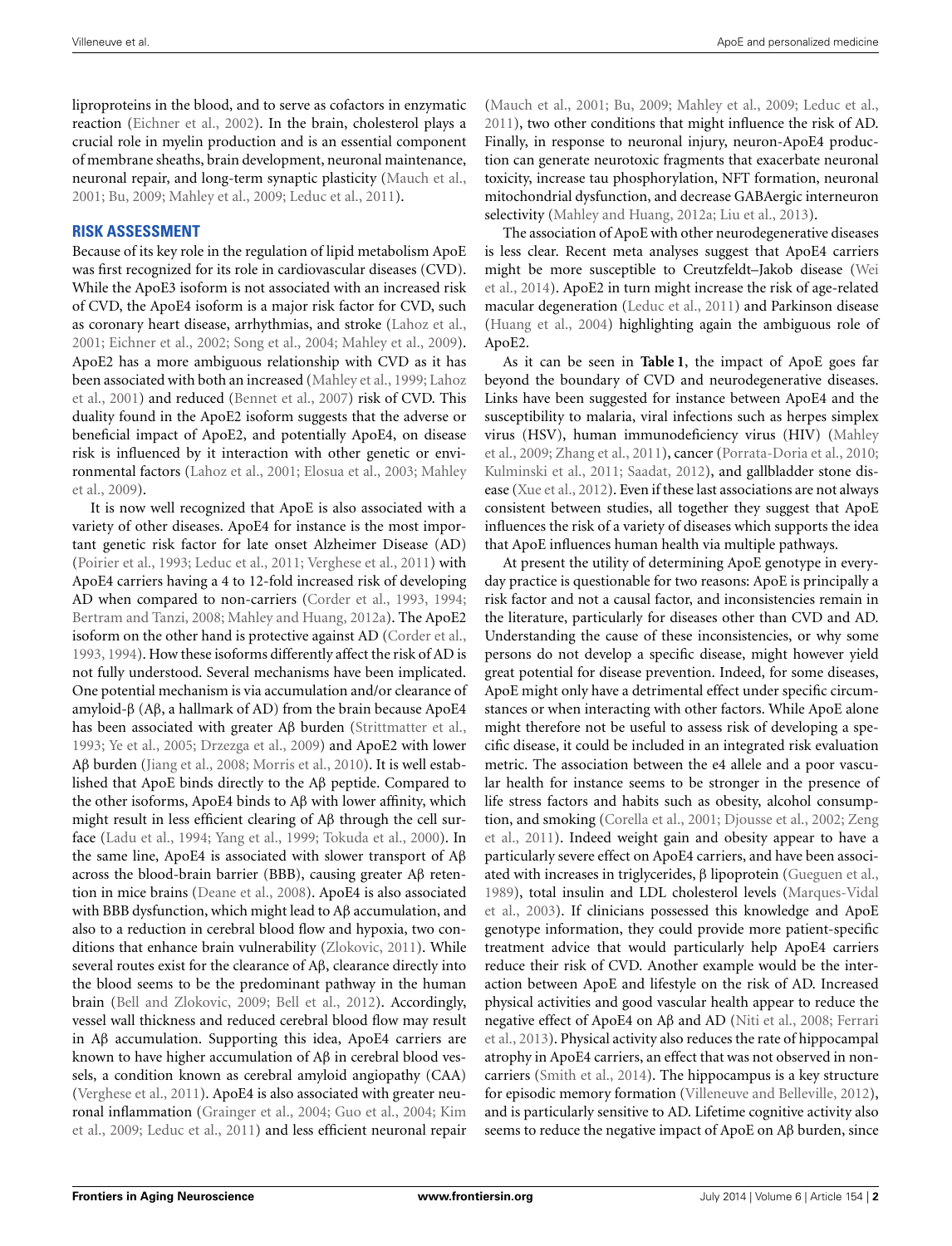### <span id="page-2-0"></span>**Table 1 | Association of ApoE to pre-symptomatic risk, prognosis, and response to treatment.**

|                                                                                                                              | Phenotype                        | Risk            | Prognosis                                    | <b>Treatment</b>                                                                                                                                                                                                           |
|------------------------------------------------------------------------------------------------------------------------------|----------------------------------|-----------------|----------------------------------------------|----------------------------------------------------------------------------------------------------------------------------------------------------------------------------------------------------------------------------|
| HYPERLIPIDEMIA (Mahley, 1988; Mahley et al., 1999; Maitland-Van Der Zee et al., 2003; Nieminen et al., 2008; Dergunov, 2011) |                                  |                 |                                              |                                                                                                                                                                                                                            |
| Familial hyperlipidemia and<br>hypercholesterolemia                                                                          | E <sub>2</sub><br>E <sub>4</sub> | $(-)$<br>$^{+}$ |                                              | Highest response to lipid-lowering therapy<br>Lowest response to lipid-lowering therapy<br>Lowest compliance to treatment<br>Highest response to low fat diet                                                              |
| Familial dysbetalipoproteinemia                                                                                              | E <sub>2</sub>                   | $^+$            |                                              |                                                                                                                                                                                                                            |
| CARDIOVASCULAR DISEASES (Lahoz et al., 2001; Eichner et al., 2002; Masson et al., 2003; Song et al., 2004;                   | E <sub>4</sub>                   |                 |                                              |                                                                                                                                                                                                                            |
|                                                                                                                              |                                  |                 |                                              | Martinez-Gonzalez and Sudlow, 2006; Stehle et al., 2008; Mahley et al., 2009; Guo et al., 2011; Khan et al., 2013; Rannikmae et al., 2013)                                                                                 |
| Stroke                                                                                                                       | E2                               |                 |                                              |                                                                                                                                                                                                                            |
|                                                                                                                              | E4                               | $(+)$           | Worst prognosis<br>↑ Risk of death*          |                                                                                                                                                                                                                            |
| Coronary heart disease                                                                                                       | E <sub>2</sub>                   | $(-)$           |                                              |                                                                                                                                                                                                                            |
|                                                                                                                              | E4                               | $^{+}$          | ↑ Risk of death                              |                                                                                                                                                                                                                            |
| Cerebral amyloid angiopathy                                                                                                  | E2                               |                 | ↑ Risk hemorrhage                            |                                                                                                                                                                                                                            |
| (CAA)                                                                                                                        | E4                               | $^{+}$          | ↑ Risk hemorrhage                            |                                                                                                                                                                                                                            |
|                                                                                                                              |                                  |                 | ↑ Severity<br>↑ Risk death                   |                                                                                                                                                                                                                            |
| Verghese et al., 2011; Panza et al., 2012; Yin et al., 2012)                                                                 |                                  |                 |                                              | NEURODEGENERATIVE DISEASES (Poirier et al., 1993; De La Fuente-Fernandez et al., 1999; Bedlack et al., 2000; Leduc et al., 2011;                                                                                           |
| Alzheimer disease (AD)                                                                                                       | E2                               |                 | Later onset                                  |                                                                                                                                                                                                                            |
|                                                                                                                              | E4                               | $^{+}$          | Earlier onset<br>↑ Neuropsychiatric symptoms | Cognition: Lowest response or no improvement<br>in persons with dementia but higher response in<br>persons with mild cognitive impairment<br>Biomarkers (amyloid and CSF tau): higher<br>response in persons with dementia |
| Vascular disease-associated                                                                                                  | E <sub>2</sub>                   |                 |                                              |                                                                                                                                                                                                                            |
| cognitive impairment                                                                                                         | E4                               |                 | ↑ Risk dementia                              |                                                                                                                                                                                                                            |
| Lewy body disease                                                                                                            | E <sub>2</sub>                   |                 |                                              |                                                                                                                                                                                                                            |
|                                                                                                                              | E4                               | $(+)$           | ↑ Risk dementia                              |                                                                                                                                                                                                                            |
| Pick's disease                                                                                                               | E2                               |                 |                                              |                                                                                                                                                                                                                            |
|                                                                                                                              | E4                               |                 | Earlier onset                                |                                                                                                                                                                                                                            |
|                                                                                                                              |                                  |                 | ↑ Risk dementia                              |                                                                                                                                                                                                                            |
| Corticobasal degeneration                                                                                                    | E <sub>2</sub>                   |                 |                                              |                                                                                                                                                                                                                            |
|                                                                                                                              | E4                               |                 | ↑ Risk dementia                              |                                                                                                                                                                                                                            |
| Down'syndrome                                                                                                                | E <sub>2</sub>                   |                 |                                              |                                                                                                                                                                                                                            |
|                                                                                                                              | E4                               |                 | Faster progression<br>↑ Risk dementia        |                                                                                                                                                                                                                            |
| Parkinson's disease (PD)                                                                                                     | E <sub>2</sub>                   | $^{+}$          |                                              |                                                                                                                                                                                                                            |
|                                                                                                                              |                                  |                 | ↑ Risk dementia                              | E4/4: ↑ Drug-induced hallucination                                                                                                                                                                                         |
| Amyotrophic lateral sclerosis<br>(ALS)                                                                                       | E <sub>2</sub>                   |                 | Later onset                                  |                                                                                                                                                                                                                            |
|                                                                                                                              | E4                               |                 | Earlier onset<br>Worst prognosis             |                                                                                                                                                                                                                            |
| Age-related macular degeneration                                                                                             | E2                               | $(+)$           | Earlier onset                                |                                                                                                                                                                                                                            |
|                                                                                                                              | E4                               | $(-)$           | Later onset                                  |                                                                                                                                                                                                                            |

*(Continued)*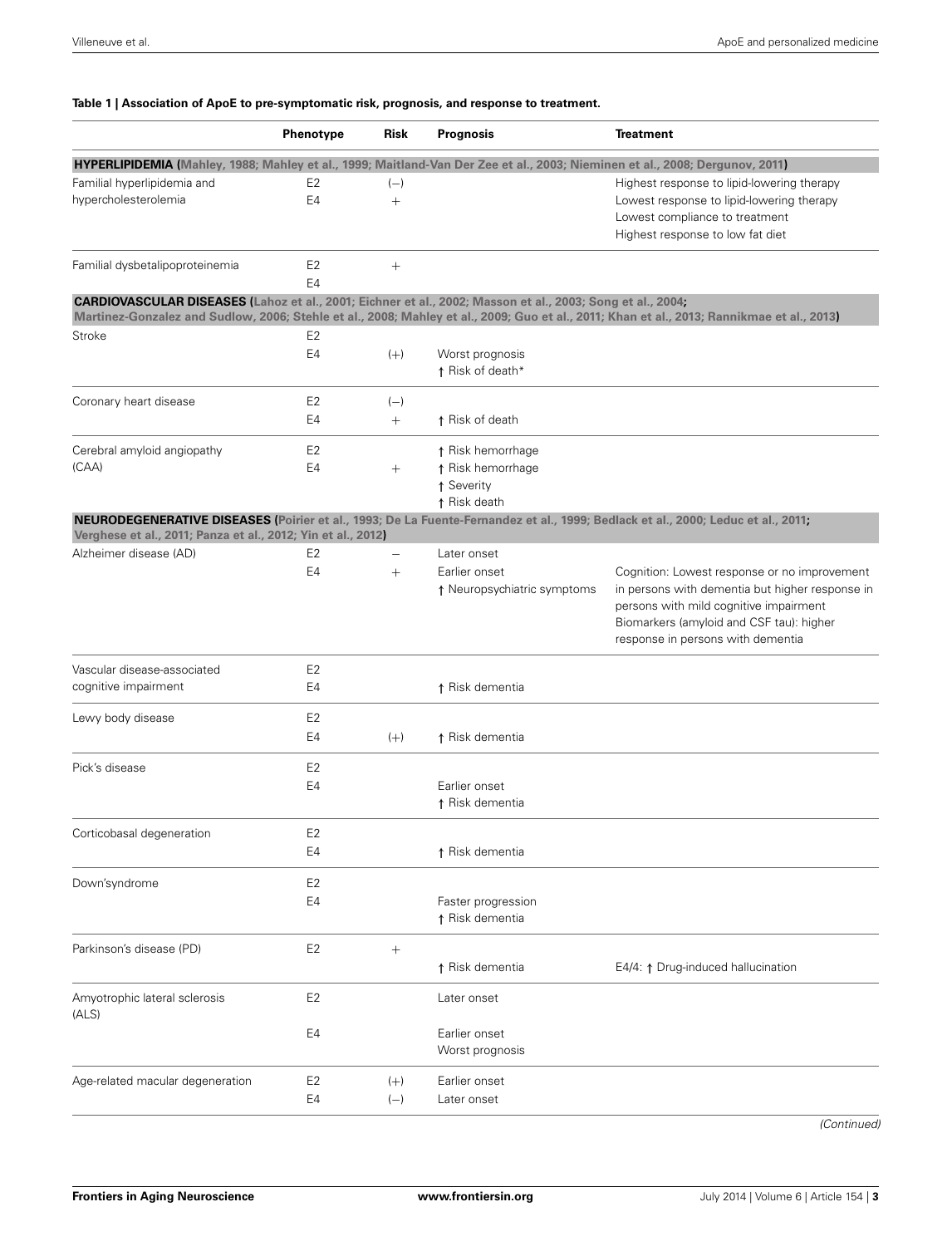#### **Table 1 | Continued**

|                                            | Phenotype      | <b>Risk</b> | <b>Prognosis</b>                                               | <b>Treatment</b>                                                                                                                                                                                                                                                                                                                                                                                                              |
|--------------------------------------------|----------------|-------------|----------------------------------------------------------------|-------------------------------------------------------------------------------------------------------------------------------------------------------------------------------------------------------------------------------------------------------------------------------------------------------------------------------------------------------------------------------------------------------------------------------|
| Kuhlmann et al., 2010; Zhang et al., 2011) |                |             |                                                                | <b>AUTOIMMUNE DISEASES (Corder et al., 1998; Roselaar and Daugherty, 1998; De Bont et al., 1999; Mahley et al., 2009; Vitek et al., 2009;</b>                                                                                                                                                                                                                                                                                 |
| Human immunodeficiency virus               | E <sub>2</sub> |             |                                                                | (1 Risk hypertriglyceridemia)                                                                                                                                                                                                                                                                                                                                                                                                 |
| (HIV)                                      | E <sub>4</sub> | $(+)$       | ↑ Risk dementia<br>↑ Risk Peripheral neuropathy<br>↑ Risk AIDS | (1 Risk hypertriglyceridemia)                                                                                                                                                                                                                                                                                                                                                                                                 |
| Acquired immunodeficiency                  | E <sub>2</sub> |             |                                                                |                                                                                                                                                                                                                                                                                                                                                                                                                               |
| syndrome (AIDS)                            | E4             | $+$         | Worst prognosis                                                |                                                                                                                                                                                                                                                                                                                                                                                                                               |
| Hepatitis C virus                          | E <sub>2</sub> |             | E3 and E2: ↑ Risk chronic<br>infection                         |                                                                                                                                                                                                                                                                                                                                                                                                                               |
|                                            | E4             |             |                                                                | (Lowest response to antiviral therapy)                                                                                                                                                                                                                                                                                                                                                                                        |
| Meng and D'Arcy, 2013)]                    |                |             |                                                                | <b>OTHER [TRAUMATIC BRAIN INJURY (Lichtman et al., 2000; Chamelian et al., 2004; Crawford et al., 2009; Hiekkanen et al., 2009;</b><br>Ponsford et al., 2011); DIABETES MELLITUS (Tsuzuki et al., 1998; Bedlack et al., 2003; Saito et al., 2004; Yin et al., 2013); CANCER<br>(Ahles et al., 2003; Porrata-Doria et al., 2010; Kulminski et al., 2011; Saadat, 2012); DEPRESSION (Irie et al., 2008; Kim et al., 2010, 2011, |
| Traumatic brain injury                     | E <sub>2</sub> |             |                                                                |                                                                                                                                                                                                                                                                                                                                                                                                                               |
|                                            | E4             |             | Worst prognosis                                                |                                                                                                                                                                                                                                                                                                                                                                                                                               |
| Diabetes mellitus                          | E <sub>2</sub> |             |                                                                |                                                                                                                                                                                                                                                                                                                                                                                                                               |
|                                            | E <sub>4</sub> |             | ↑ Risk diabetic neuropathy                                     | Best response to low fat diet                                                                                                                                                                                                                                                                                                                                                                                                 |
| Cancer                                     | E <sub>2</sub> |             |                                                                |                                                                                                                                                                                                                                                                                                                                                                                                                               |
|                                            | E <sub>4</sub> | $(+)$       |                                                                | (E4: ↑ side effect following chemotherapy)                                                                                                                                                                                                                                                                                                                                                                                    |
| Depression                                 | E <sub>2</sub> |             |                                                                |                                                                                                                                                                                                                                                                                                                                                                                                                               |
|                                            | E4             |             | ↑ Risk dementia                                                |                                                                                                                                                                                                                                                                                                                                                                                                                               |

*Creutzfeldt-Jakob disease, gallbladder stone disease, Huntington's disease, inclusion-body myositis, cerebral palsy, progressive supranuclear palsy, temporal lobe epilepsy multiple system atrophy, multiple sclerosis, frontotemporal dementia, malaria and herpes simplex virus need further exploration [\(Bu, 2009;](#page-6-0) [Leduc et al.,](#page-8-7)* [2011](#page-8-7); [Verghese et al., 2011;](#page-9-1) [Xue et al.](#page-9-11), [2012](#page-9-11); [Yin et al.](#page-9-17), [2012;](#page-9-17) [Rubino et al., 2013;](#page-9-23) [Wei et al.](#page-9-9), [2014\)](#page-9-9). \*In subarachnoid hemorrhage and intracerebral hemorrhage stroke; +*, increased risk;* −*, decreased risk; (parentheses), limited, or conflicting results exist.*

ApoE4 carriers that report high lifetime cognitive activity have similar Aβ brain burden than non-carriers [\(Wirth et al.](#page-9-24), [2014](#page-9-24)). Incorporating these findings into medical practice would suggest that physical and cognitive activity could be used as preventive activities to reduce the risk of AD in ApoE4 carriers. With no current treatment for AD, and with ApoE being the main risk factor for this disease, better understanding of the factors that interact with ApoE-related risk to postpone the development of the disease is needed given their potential implication in preventive medicine. Understanding these interactions might also be valuable to guide new treatment developments.

# **DIAGNOSIS**

As mentioned previously, although knowing ApoE status is valuable to assess pre-symptomatic risk for disease, it is rarely sufficient to make a diagnosis. Type III dysbetalipoproteinemia diagnosis, a rare inherited disorder caused by ApoE (commonly ApoE2) defective binding to lipoprotein receptor, is however an exception [\(Mahley et al., 1999\)](#page-8-9). Type III is mainly—but not exclusively—diagnosed among individuals who are homozygous for the apolipoprotein e2 allele (ApoE2/2). Therefore, assessment of ApoE genotype plays a critical role in type III dysbetalipoproteinemia diagnosis. However, only a minority of ApoE2/2 carriers

develops this disease. Furthermore, even in subjects who develop the disease, the majority remain normolipidemic for decades, particularly in the absence of additional primary or secondary dyslipidemic factors. This last point supports the value of knowing the ApoE status in patients with a family history of type III dysbetalipoproteinemia because by controlling, or preventing, other dyslipidemic factors it is may be possible to postpone the expression of the disease.

# **PROGNOSIS**

In addition to affecting the risk for several diseases, ApoE can influence the pattern of their progression. For instance in several types of dementia, ApoE4 has been related to earlier onset as well as higher risk of neuropsychiatric symptoms [\(Leduc et al.](#page-8-7), [2011](#page-8-7); [Panza et al.](#page-8-21), [2012](#page-8-21)). An obvious example is in AD were ApoE4 carriers develop dementia 8–20 years earlier then non-carriers [\(Corder et al., 1993;](#page-6-2) [Mahley and Huang, 2012a\)](#page-8-5). ApoE4 is also associated with an increased risk of dementia in Parkinson disease, Lewy body disease, Pick's disease, vascular diseases, Down's syndrome, corticobasal degeneration, and HIV [\(Mahley et al.](#page-8-2), [2009](#page-8-2); [Leduc et al.](#page-8-7), [2011;](#page-8-7) [Verghese et al.](#page-9-1), [2011](#page-9-1)). While ApoeE4 does [not appear to increase risk for depression](#page-8-25) *per se* (Mauricio et al., [2000](#page-8-25); [Blazer et al.](#page-6-12), [2002](#page-6-12)), it has been associated with an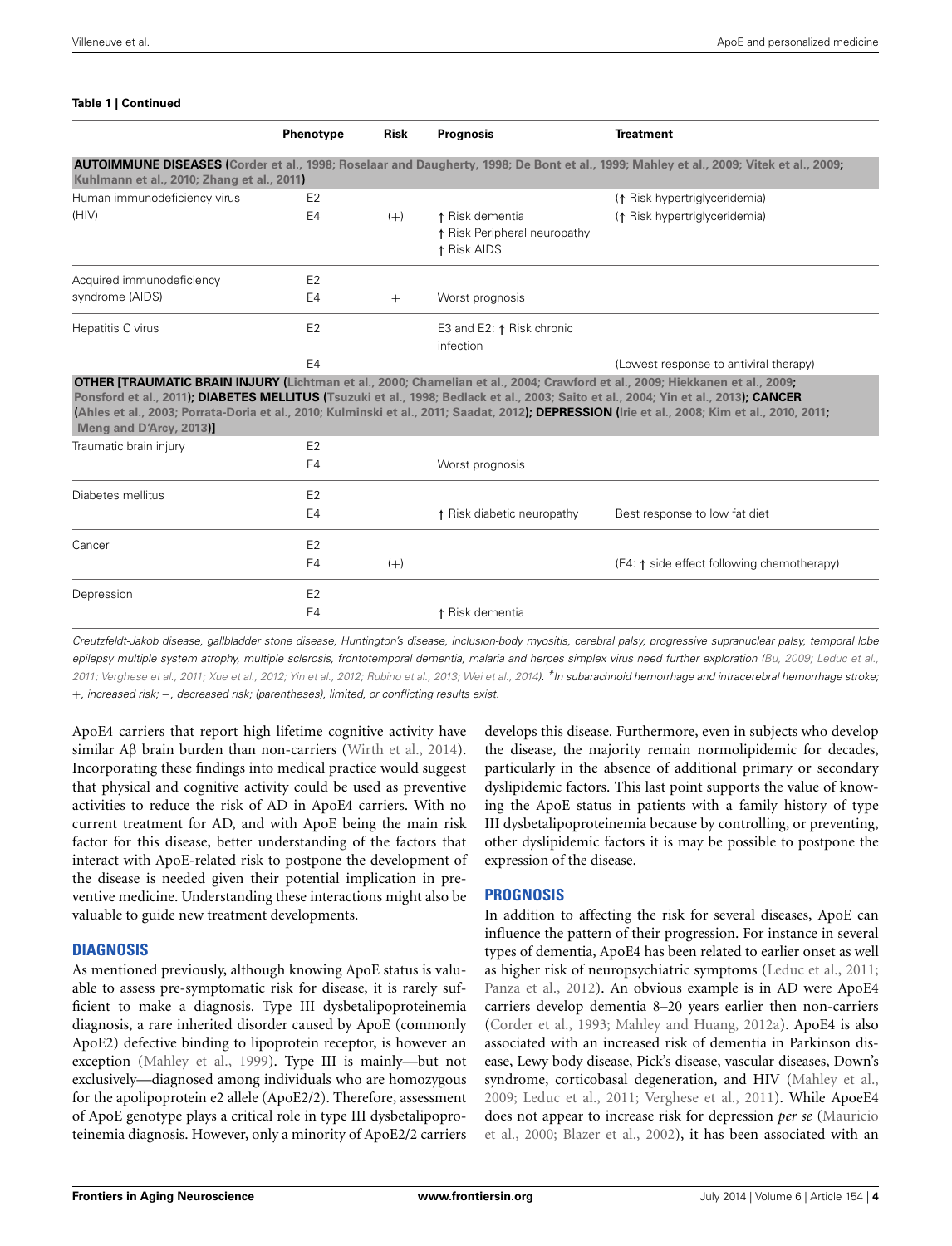incre[ased risk for dementia in individuals with depression \(](#page-7-23)Irie et al., [2008](#page-7-23); [Kim et al., 2010](#page-7-24), [2011;](#page-7-25) [Meng and D'Arcy, 2013](#page-8-24)). Except for AD, these findings suggest that ApoE might not be associated with the disease pathology itself, but that ApoE4 makes the brain less resiliant to neurodegenerative processes. Knowing the ApoE genotype of a person with a neurodegenerative disease might therefore give insight on the risk of developing dementia. Regular cognitive evaluations might be appropriate in such cases.

The interaction between neurodegenerative diseases such as AD and ApoE genotype on rate of cognitive decline have been extensively studied, but the findings are inconsistant. While some studies suggest that ApoE4 AD carriers have a faster rate of cognitiv[e decline](#page-9-25) [\(Craft et al.](#page-7-26)[,](#page-9-25) [1998](#page-7-26)[;](#page-9-25) [Martins et al.](#page-8-26)[,](#page-9-25) [2005](#page-8-26)[;](#page-9-25) Schmidt et al., [2012](#page-9-25)), others suggest no association [\(Growdon et al., 1996;](#page-7-27) [Kleiman et al.](#page-7-28), [2006\)](#page-7-28). It has even been proposed that non-carriers present a slightly different, and more agressive, form of AD and that the latter group shows a faster progression than the ApoE4 carriers [\(Stern et al., 1997](#page-9-26)). In regard to persons with mild cognitive impairment, the presence of an e4 allele is associated with an increased risk of progression to dementia [\(Mosconi et al.,](#page-8-27) [2004](#page-8-27); [Petersen et al.](#page-8-28), [2005](#page-8-28); [Vos et al.](#page-9-27), [2013](#page-9-27)). In such cases, knowing the ApoE status seems to give useful information about the prognosis. Because mild cognitive impairment can be caused by several conditions such as AD, vascular disease, Parkinson disease, and depression [\(Gauthier et al., 2006](#page-7-29); [Villeneuve et al., 2011a](#page-9-28)[,b,](#page-9-29) [2012](#page-9-30)), knowing the ApoE status could also give insight about the source of disease. Indeed, as mentioned previously ApoE4 is the strongest genetic risk factor for AD and ApoE4 carriers often have higher Aβ burden. Accordingly, ApoE4 carriers with mild cognitive impairment are usually considered at increased risk of AD [\(Petersen et al., 2005](#page-8-28)).

Knowledge of ApoE genotype also provides valuable information about recovery prognosis after an acute event such as stroke [\(Martinez-Gonzalez and Sudlow](#page-8-20), [2006;](#page-8-20) [Guo et al., 2011](#page-7-16)), delirium [\(Adamis et al., 2007](#page-6-13)), or traumatic brain injury (TBI) [\(Lichtman et al., 2000;](#page-8-22) [Crawford et al.](#page-7-21), [2009](#page-7-21); [Mahley et al., 2009;](#page-8-2) [Ponsford et al., 2011](#page-8-23)). In all these cases, ApoE4 carriers show a worse long-term outcome than ApoE3 carriers, and even sometimes higher risk of death. The presence of an e4 allele has also been associated with greater cognitive decline in older stroke patients [\(Ballard et al., 2004](#page-6-14)). A predominant hypothesis in the literature is that this poor outcome is caused by a lack of reparative capacity of ApoE4 [\(Crawford et al.](#page-7-21), [2009](#page-7-21); [Ponsford et al.,](#page-8-23) [2011](#page-8-23)). Given this knowledge, after an adverse event ApoE4 carriers should have a closer follow-up and older adults should be assessed for associated cognitive deficits.

The value of knowing the ApoE status in the prediction of disease prognosis is not restricted to neurodegenerative diseases or brain integrity as can be seen in **[Table 1](#page-2-0)**. ApoE4 patients affected by HIV are for instance at higher risk of developing peripheral neuropathy and acquired immunodeficiency syndrome (AIDS). Higher cerebrospinal fluid (CSF) ApoE levels have also been associated with higher cognitive impairment in patients affected by HIV [\(Andres et al., 2011\)](#page-6-15), a finding that was also present in persons with mild cognitive impairment [\(Song et al., 2012](#page-9-31)) but not in AD patients [\(Schmidt et al., 2014](#page-9-32)). In addition, ApoE4/4

carriers suffering from AIDS have accelerated disease progression and increased risk of death [\(Corder et al.](#page-6-8), [1998;](#page-6-8) [Zhang et al.,](#page-9-3) [2011](#page-9-3)). These data suggest that, in regard to many diseases, a closer follow-up is needed in ApoE4 carriers since this genotype is associated with worst prognosis.

# **TREATMENT**

## **ApoE AND DOSE RESPONSE**

It is well known that genetics influence drug absorption, distribution, and metabolism, leading to differences in dose responses and side effects. Several reports suggest that ApoE alleles influence therapy efficiency for dyslipidemias [\(Brisson et al.](#page-6-16), [2002;](#page-6-16) [Nieminen et al.](#page-8-18), [2008](#page-8-18); [Dergunov, 2011\)](#page-7-15). In fact, ApoE genotype is considered the most significant predictor of lipid response to statins and fibrates, two classes of lipid-lowering therapy which act via different mechanisms [\(Dergunov, 2011\)](#page-7-15). While individuals with ApoE4 seem to have the poorest response to lipid-lowering therapy, individuals with ApoE2 have the highest response [\(Dergunov, 2011](#page-7-15)). This result has been shown using different molecules [\(Ordovas et al., 1995;](#page-8-29) [Nestel et al., 1997;](#page-8-30) [Sanllehy et al.](#page-9-33), [1998](#page-9-33); [Ballantyne et al., 2000;](#page-6-17) [Pedro-Botet et al.,](#page-8-31) [2001](#page-8-31); [Zuccaro et al.](#page-10-1), [2007\)](#page-10-1) and has been replicated in familial hypercholesterolemia patients [\(O'Malley and Illingworth, 1990;](#page-8-32) [Carmena et al., 1993](#page-6-18)). Phenotypic differences in lipid metabolism may help explain these findings [\(Weisgraber et al., 1982;](#page-9-2) [Mahley,](#page-8-1) [1988](#page-8-1)[;](#page-8-28) [Dong et al.](#page-7-30)[,](#page-8-28) [1994](#page-7-30)[;](#page-8-28) [Dong and Weisgraber](#page-7-31)[,](#page-8-28) [1996](#page-7-31)[;](#page-8-28) Petersen et al., [2005;](#page-8-28) [Hatters et al.](#page-7-32), [2006](#page-7-32)).

Assessing ApoE polymorphism might be particularly important in clinical trials. In a Phase IIB clinical trial of an anti-diabetic drug, rosiglitazone, to target mild to moderate AD patients, the results were inconclusive when patients with and without ApoE4 were pooled together [\(Risner et al., 2006](#page-9-34)). However, when ApoE4 carriers were subtracted from the analysis, a significant cognitive improvement was observed in ApoE4 non-carriers [\(Risner et al.](#page-9-34), [2006\)](#page-9-34). A recent clinical trial of Bapineuzumab, an anti-amyloidβ monoclonal antibody, conducted in mild to moderate AD patients reported reduction in cerebral Aβ and CSF phospho-tau concentrations in ApoE4 carriers, but not in noncarriers [\(Salloway et al.](#page-9-35), [2014\)](#page-9-35). Turning to the cholinergic system, response profiles of ApoE4 carriers have been mixed in AD patients with dementia [\(Poirier et al., 1995](#page-8-33); [Farlow et al., 1996,](#page-7-33) [1998](#page-7-34); [Bizzarro et al., 2005](#page-6-19); [Choi et al.](#page-6-20), [2008;](#page-6-20) [Carriere et al.](#page-6-21), [2009](#page-6-21)), but non-demented ApoE4 carriers have shown greater cognitive response to the cholinesterase inhibitor, donepezil [\(Petersen et al.,](#page-8-28) [2005](#page-8-28)), and to the cholinergic agonist, nicotine [\(Marchant et al.,](#page-8-34) [2010](#page-8-34); [Evans et al., 2013\)](#page-7-35). The severity of the disease might therefore also be an important factor to consider when assessing these relationships.

The effect of ApoE on response to treatment in other diseases is not [clear](#page-6-22) [and/or](#page-6-22) [research](#page-6-22) [is](#page-6-22) [lacking](#page-6-22) [\(Stehle et al.](#page-9-15)[,](#page-6-22) [2008](#page-9-15)[;](#page-6-22) Carmona et al., [2011;](#page-6-22) [Guerrero et al.](#page-7-36), [2011](#page-7-36)). One interseting finding that deserves to be mentioned is that, following chemotherapy, ApoE4 carriers are at increased risk of cognitive deficits [\(Ahles et al.,](#page-6-11) [2003](#page-6-11)). In the same line, older ApoE4 carriers are at increased risk of delirium following surgery [\(Leung et al., 2007](#page-8-35)). The assessment of ApoE might therefore help guide the choice of treatment or give knowledge about potential side effects.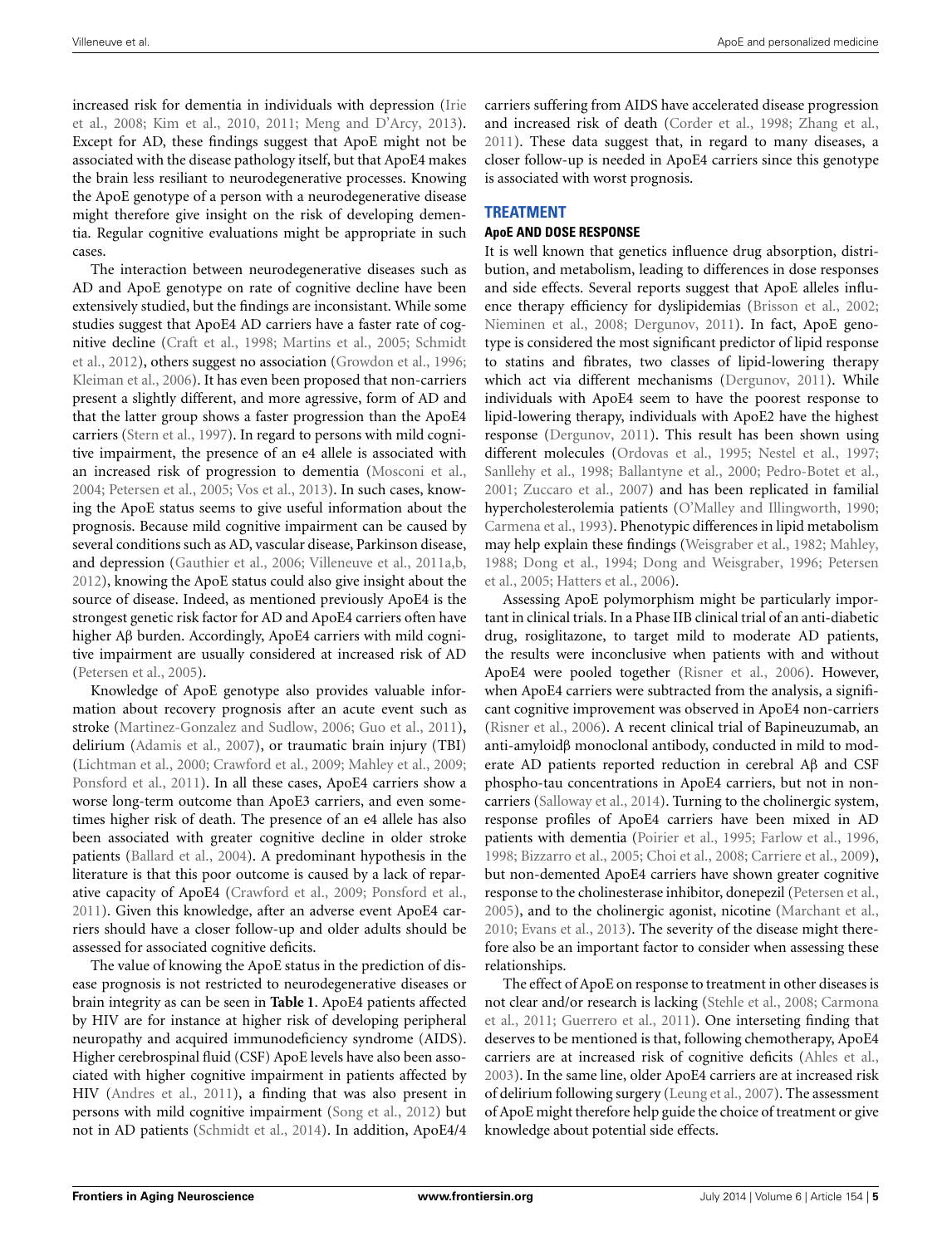In addition to orienting treatment management, a better comprehension of disease interaction with gene variants may eventually help to create new treatments. A novel approach that is getting increasing attention is the potential conversion of ApoE4 into a molecule that is structurally and functionally similar to ApoE3 (or ApoE2). Recent studies that have investigated small molecules to block domain interaction in ApoE4, have largely been successful in preventing the deleterious effects associated with E4 [\(Mahley and Huang](#page-8-36), [2012b](#page-8-36); [Liu et al., 2013\)](#page-8-13). Other strategies, such as using drugs that promote ApoE levels, increase the ABC 1 expression, increase ApoE receptor 2, or restore brain vascular integrity might also be potential targets [\(Champagne et al., 2003;](#page-6-23) [Bu, 2009;](#page-6-0) [Liu et al., 2013\)](#page-8-13). Cyclophilin A for instance seems to be a valuable target to offset the negative impact of ApoE4 on BBB and potentially improve, or reverse, microvascular, and cerebral blood flow reduction [\(Bell et al., 2012\)](#page-6-6). Because neurovascular defects can initiate neuronal dysfunction and neurodegenerative changes, such treatment might be valuable to prevent or slow down neurodegeneration in older adults. As previously mentioned, preventing BBB breakdown might also have a positive effect on Aβ accumulation [\(Deane et al., 2008;](#page-7-5) [Bell and Zlokovic](#page-6-5), [2009](#page-6-5)). Even if research on these new therapeutic approaches is not yet accessible in humans, their potential therapeutic implications have already created enthusiasm in the scientific community [\(Bu](#page-6-0), [2009;](#page-6-0) [Ramaswamy and Kordower](#page-8-37), [2011;](#page-8-37) [Mahley and Huang](#page-8-5), [2012a\)](#page-8-5).

### **ApoE, NUTRIGENETIC, AND LIFESTYLE**

Interestingly, while ApoE4 carriers are usually least sensitive to statins, they are highly responsive to reduced fat diets. A systematic review conducted in 2003 suggests that ApoE4 carriers tend to show the greatest decrease in LDL-cholesterol and total-cholesterol following dietary changes [\(Masson et al., 2003](#page-8-19)). Saito et al. reported similar results in patients with type 2 diabetes after a 14 day reduced fat diet therapy, showing a mean reduction of 15.6% for LDL-cholesterol and of 16.3% for total cholesterol in the ApoE3/4 group compared to 0.7 and 6.6%, respectively in the ApoE3/3 group [\(Saito et al.](#page-9-21), [2004\)](#page-9-21). Variation in HDL-cholesterol following a diet rich in polyunsaturated fat is unclear [\(Masson et al., 2003](#page-8-19); [De Andrade et al.](#page-7-37), [2010](#page-7-37)); however, [physical activity, particularly in ApoE4 carriers \(](#page-6-24)Bernstein et al., [2002\)](#page-6-24), increases HDL cholesterol [\(Marrugat et al.](#page-8-38), [1996;](#page-8-38) [Kokkinos and Fernhall](#page-7-38), [1999\)](#page-7-38). These findings are encouraging because they suggest that alternative and/or complementary approaches can be use to control metabolic variation in ApoE4 carriers.

As is well known, the lipid profile of a person has important implications for CVD development. Controlling lipid levels might also have a beneficial effect for AD prevention. In a recent *in vivo* study it was shown that increased LDL cholesterol was associated with increased brain Aβ levels [\(Reed et al., 2014\)](#page-9-36). Higher HDL cholesterol levels have also been found to be protective against atrophy in brain regions vulnerable to AD [\(Villeneuve et al.](#page-9-37), [2014](#page-9-37)). Therefore, knowing the ApoE genotype of a person might influence the type of treatment proposed, or at least highlights the importance of incorporating lifestyle changes as part of an intervention plan.

## **ApoE GENOTYPE AND COMPLIANCE TO TREATMENT**

In addition to the drug response dosage, the APOE genotype might influence adherence to treatment, a primary concern in medicine [\(Maitland-Van Der Zee et al.](#page-8-17), [2003\)](#page-8-17). Indeed, in a population-based study, Maitland-van der Zee et al. found that subjects with ApoE4/4 genotype had a 2.28-fold increased risk of ending a statin therapy when compared to individuals with the ApoE3/3 genotype [\(Maitland-Van Der Zee et al., 2003](#page-8-17)). This risk was predominant among men. Unfortunately, the reasons for discontinuing statin were not explored, however adverse side effects is the principal reason for discontinuing antihyperlipidemic therapy [\(Andrade et al.](#page-6-25), [1995](#page-6-25)). ApoE carriers in the Maitland-Van Der Zee et al. study showed a trend toward higher dosage when compared to the other genotypes, which might have resulted in more severe side effects [\(Maitland-Van Der Zee et al.](#page-8-17), [2003\)](#page-8-17). It is also possible that ApoE4 genotype is associated with more side effects independently of dosage as this has been found in other diseases [\(De La Fuente-Fernandez et al.](#page-7-18), [1999;](#page-7-18) [Porrata-Doria et al.](#page-8-14), [2010\)](#page-8-14). The second most frequent reason for ending therapy is therapeutic inefficacy [\(Andrade et al., 1995\)](#page-6-25). Again, this reason might explain why ApoE4 is associated with an increased risk of drug discontinuation given the well-known lower response of ApoE4 carriers to treatment [\(Nieminen et al.](#page-8-18), [2008\)](#page-8-18).

# **CONCLUSIONS**

This review gives evidence that ApoE genotype affects presymptomatic risk, diagnosis, prognosis, and treatment response for a variety of diseases. Despite these multiple associations, its inclusion in personalized medicine faces a major challenge because for most if not all diseases, ApoE is a risk and not a causal factor, and the many inconsistent findings in the literature suggest that ApoE-associated diseases are the result of complex interactions. Inclusion of ApoE in personalized medicine might be most effective as part of a broader panel of information. Likewise, the decision to assess ApoE genotype may best be made on a case-by-case basis.

Understanding the source of ApoE-interactions might yield great potential for disease prevention. It could be particularly important in patients with a family history of type III dysbetalipoproteinemia because by preventing other dyslipidemic factors it may be possible to postpone or stop symptomatic expression of the disease. Increasing evidence also suggests that improving one's lifestyle might help delay onset of AD and CVD. In such cases, one could however argue that good lifestyle habits should be promoted irrespective of genotype, and that assessing ApoE status would therefore not be needed. Even if this is correct, knowing that actions can be taken to modify a genetic risk is valuable, particularly in diseases such AD where no treatment is currently available.

In regard to treatment, ApoE status would probably not change the initial treatment plan, but this genetic information might help to guide recommendations for alternative treatments in cases of limited drug efficacy or adverse side effects. For instance, while ApoE4 carriers appear to be less responsive to lipid lowering therapy, they are more sensitive to diet and physical activity. Therefore, genotype specific treatment plans could be introduced as part of clinical care when a person displays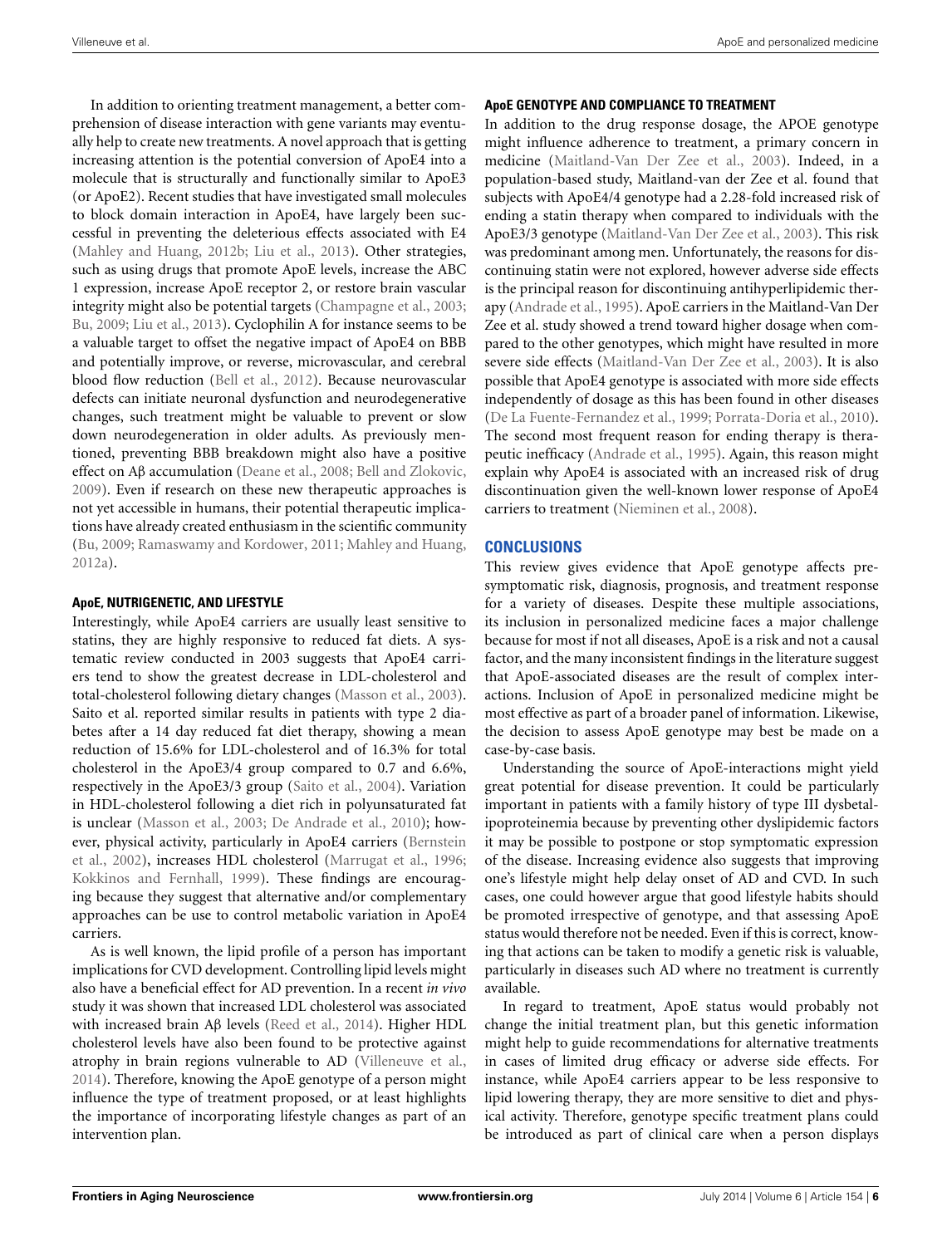Villeneuve et al. ApoE and personalized medicine

suboptimal response to common treatments. ApoE genotype information could also be used to inform treatment in specific circumstances. For example, if a medical team is considering the pros and the cons of performing surgery in a frail older adult, knowing the patient's ApoE status could inform the decision. An ApoE4 carrier might be advised against the surgery. One area where ApoE should certainly be included is in clinical trials, particularly those concerning CVD and AD, as ApoE status clearly affects outcome. Following from this, ApoE could be used a target for new drug interventions given its broad range of action.

Ethical implications of ApoE genotyping should also be considered. For instance, what are the implications of disclosing that a person is an ApoE4/4 carrier? On one hand, the patient might be motivated to modify environmental factors that are within their control in order to reduce risk of associated diseases. On the other hand, the stress and potential adverse consequences caused by this information might be more detrimental than beneficial. There is not a large evidence base examining the psychological effects of disclosure, however in individuals with a familial history of AD, disclosure of their ApoE genotype did not increase distress for e4 carriers and indeed reduced it for non-e4 carriers [\(Green et al.,](#page-7-39) [2009](#page-7-39)). It is also important to address whether genetic information would be available to health insurance companies, as this could profoundly affect access to care. Finally, one major concern raised about testing for ApoE genotype is that patients would be over-diagnosed and over-treated.

In conclusion, the effect of ApoE on disease risk is complex, however knowing the ApoE status of a person along with medical and family history, medication, and lifestyle could give valuable information for personalized medicine. More research into understanding the factors and mechanisms involved in ApoE-related interactions could improve awareness of disease susceptibility, prevention strategies, and guide person-centered therapeutic approaches.

#### **REFERENCES**

- <span id="page-6-13"></span>Adamis, D., Treloar, A., Martin, F. C., Gregson, N., Hamilton, G., and Macdonald, A. J. (2007). APOE and cytokines as biological markers for recovery of prevalent delirium in elderly medical inpatients. *Int. J. Geriatr. Psychiatry* 22, 688–694. doi: 10.1002/gps.1732
- <span id="page-6-11"></span>Ahles, T. A., Saykin, A. J., Noll, W. W., Furstenberg, C. T., Guerin, S., Cole, B., et al. (2003). The relationship of APOE genotype to neuropsychological performance in long-term cancer survivors treated with standard dose chemotherapy. *Psychooncology* 12, 612–619. doi: 10.1002/pon.742
- <span id="page-6-25"></span>Andrade, S. E., Walker, A. M., Gottlieb, L. K., Hollenberg, N. K., Testa, M. A., Saperia, G. M., et al. (1995). Discontinuation of antihyperlipidemic drugs–do rates reported in clinical trials reflect rates in primary care settings? *N. Engl. J. Med.* 332, 1125–1131. doi: 10.1056/NEJM199504273321703
- <span id="page-6-15"></span>Andres, M. A., Feger, U., Nath, A., Munsaka, S., Jiang, C. S., and Chang, L. (2011). APOE epsilon 4 allele and CSF APOE on cognition in HIV-infected subjects. *J. Neuroimmune Pharmacol.* 6, 389–398. doi: 10.1007/s11481-010-9254-3
- <span id="page-6-17"></span>Ballantyne, C. M., Herd, J. A., Stein, E. A., Ferlic, L. L., Dunn, J. K., Gotto, A. M., et al. (2000). Apolipoprotein E genotypes and response of plasma lipids and progression-regression of coronary atherosclerosis to lipid-lowering drug therapy. *J. Am. Coll. Cardiol.* 36, 1572–1578. doi: 10.1016/S0735-1097(00) 00918-9
- <span id="page-6-14"></span>Ballard, C. G., Morris, C. M., Rao, H., O'Brien, J. T., Barber, R., Stephens, S., et al. (2004). APOE epsilon4 and cognitive decline in older stroke patients with early cognitive impairment. *Neurology* 63, 1399–1402. doi: 10.1212/01.WNL.0000141851.93193.17
- <span id="page-6-10"></span>Bedlack, R. S., Edelman, D., Gibbs, J. W. 3rd, Kelling, D., Strittmatter, W., Saunders, A. M., et al. (2003). APOE genotype is a risk factor for neuropathy severity in diabetic patients. *Neurology* 60, 1022–1024. doi: 10.1212/01.WNL.0000056689.50682.94
- <span id="page-6-7"></span>Bedlack, R. S., Strittmatter, W. J., and Morgenlander, J. C. (2000). Apolipoprotein E and neuromuscular disease: a critical review of the literature. *Arch. Neurol.* 57, 1561–1565. doi: 10.1001/archneur.57.11.1561
- <span id="page-6-6"></span>Bell, R. D., Winkler, E. A., Singh, I., Sagare, A. P., Deane, R., Wu, Z., et al. (2012). Apolipoprotein E controls cerebrovascular integrity via cyclophilin A. *Nature* 485, 512–516. doi: 10.1038/nature11087
- <span id="page-6-5"></span>Bell, R. D., and Zlokovic, B. V. (2009). Neurovascular mechanisms and blood-brain barrier disorder in Alzheimer's disease. *Acta Neuropathol.* 118, 103–113. doi: 10.1007/s00401-009-0522-3
- <span id="page-6-1"></span>Bennet, A. M., Di Angelantonio, E., Ye, Z., Wensley, F., Dahlin, A., Ahlbom, A., et al. (2007). Association of apolipoprotein E genotypes with lipid levels and coronary risk. *JAMA* 298, 1300–1311. doi: 10.1001/jama.298.11.1300
- <span id="page-6-24"></span>Bernstein, M. S., Costanza, M. C., James, R. W., Morris, M. A., Cambien, F., Raoux, S., et al. (2002). Physical activity may modulate effects of ApoE genotype on lipid profile. *Arterioscler. Thromb. Vasc. Biol.* 22, 133–140. doi: 10.1161/hq0102.101819
- <span id="page-6-4"></span>Bertram, L., and Tanzi, R. E. (2008). Thirty years of Alzheimer's disease genetics: the implications of systematic meta-analyses. *Nat. Rev. Neurosci.* 9, 768–778. doi: 10.1038/nrn2494
- <span id="page-6-19"></span>Bizzarro, A., Marra, C., Acciarri, A., Valenza, A., Tiziano, F. D., Brahe, C., et al. (2005). Apolipoprotein E epsilon4 allele differentiates the clinical response to donepezil in Alzheimer's disease. *Dement. Geriatr. Cogn. Disord.* 20, 254–261. doi: 10.1159/000087371
- <span id="page-6-12"></span>Blazer, D. G., Burchett, B. B., and Fillenbaum, G. G. (2002). APOE epsilon4 and low cholesterol as risks for depression in a biracial elderly community sample. *Am. J. Geriatr. Psychiatry* 10, 515–520. doi: 10.1176/appi.ajgp.10.5.515
- <span id="page-6-16"></span>Brisson, D., Ledoux, K., Bosse, Y., St-Pierre, J., Julien, P., Perron, P., et al. (2002). Effect of apolipoprotein E, peroxisome proliferator-activated receptor alpha and lipoprotein lipase gene mutations on the ability of fenofibrate to improve lipid profiles and reach clinical guideline targets among hypertriglyceridemic patients. *Pharmacogenetics* 12, 313–320. doi: 10.1097/00008571-200206000- 00007
- <span id="page-6-0"></span>Bu, G. (2009). Apolipoprotein E and its receptors in Alzheimer's disease: pathways, pathogenesis and therapy. *Nat. Rev. Neurosci.* 10, 333–344. doi: 10.1038/nrn2620
- <span id="page-6-18"></span>Carmena, R., Roederer, G., Mailloux, H., Lussier-Cacan, S., and Davignon, J. (1993). The response to lovastatin treatment in patients with heterozygous familial hypercholesterolemia is modulated by apolipoprotein E polymorphism. *Metab. Clin. Exp.* 42, 895–901. doi: 10.1016/0026-0495(93)90066-W
- <span id="page-6-22"></span>Carmona, O., Masuet, C., Alia, P., Moral, E., Alonso-Magdalena, L., Casado, V., et al. (2011). Apolipoprotein alleles and the response to interferon-beta-1b in multiple sclerosis. *Eur. Neurol.* 65, 132–137. doi: 10.1159/000323982
- <span id="page-6-21"></span>Carriere, I., Fourrier-Reglat, A., Dartigues, J. F., Rouaud, O., Pasquier, F., Ritchie, K., et al. (2009). Drugs with anticholinergic properties, cognitive decline, and dementia in an elderly general population: the 3-city study. *Arch. Intern. Med.* 169, 1317–1324. doi: 10.1001/archinternmed.2009.229
- <span id="page-6-9"></span>Chamelian, L., Reis, M., and Feinstein, A. (2004). Six-month recovery from mild to moderate traumatic brain injury: the role of APOE-epsilon4 allele. *Brain* 127, 2621–2628. doi: 10.1093/brain/awh296
- <span id="page-6-23"></span>Champagne, D., Pearson, D., Dea, D., Rochford, J., and Poirier, J. (2003). The cholesterol-lowering drug probucol increases apolipoprotein E production in the hippocampus of aged rats: implications for Alzheimer's disease. *Neuroscience* 121, 99–110. doi: 10.1016/S0306-4522(03)00361-0
- <span id="page-6-20"></span>Choi, S. H., Kim, S. Y., Na, H. R., Kim, B. K., Yang, D. W., Kwon, J. C., et al. (2008). Effect of ApoE genotype on response to donepezil in patients with Alzheimer's disease. *Dement. Geriatr. Cogn. Disord.* 25, 445–450. doi: 10.1159/000124752
- <span id="page-6-8"></span>Corder, E. H., Robertson, K., Lannfelt, L., Bogdanovic, N., Eggertsen, G., Wilkins, J., et al. (1998). HIV-infected subjects with the E4 allele for APOE have excess dementia and peripheral neuropathy. *Nat. Med.* 4, 1182–1184. doi: 10.1038/2677
- <span id="page-6-3"></span>Corder, E. H., Saunders, A. M., Risch, N. J., Strittmatter, W. J., Schmechel, D. E., Gaskell, P. C., et al. (1994). Protective effect of apolipoprotein E type 2 allele for late onset Alzheimer disease. *Nat. Genet.* 7, 180–184.
- <span id="page-6-2"></span>Corder, E. H., Saunders, A. M., Strittmatter, W. J., Schmechel, D. E., Gaskell, P. C., Small, G. W., et al. (1993). Gene dose of apolipoprotein E type 4 allele and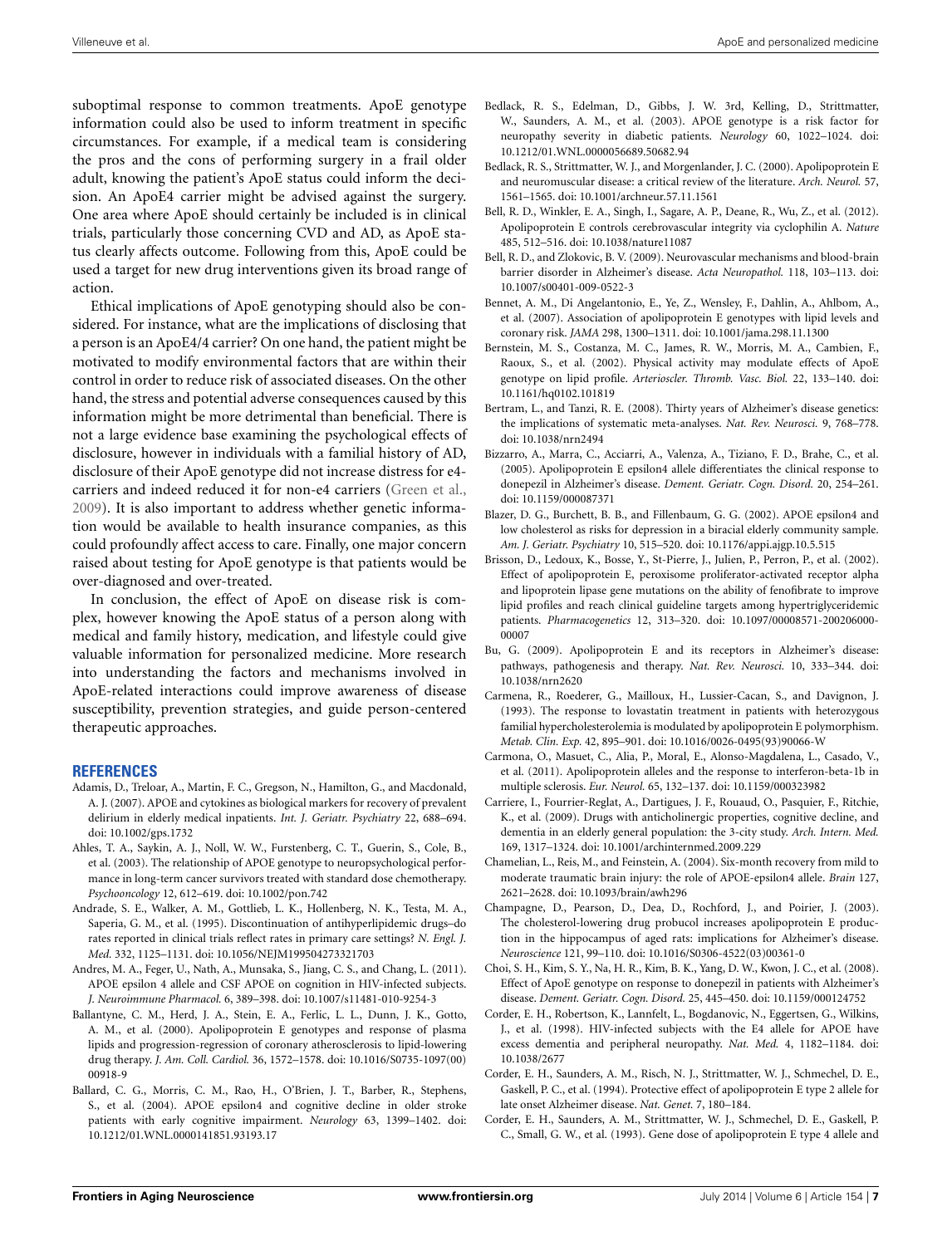the risk of Alzheimer's disease in late onset families. *Science* 261, 921–923. doi: 10.1126/science.8346443

- <span id="page-7-11"></span>Corella, D., Guillen, M., Saiz, C., Portoles, O., Sabater, A., Cortina, S., et al. (2001). Environmental factors modulate the effect of the APOE genetic polymorphism on plasma lipid concentrations: ecogenetic studies in a mediterranean Spanish population. *Metabolism* 50, 936–944. doi: 10.1053/meta.2001.24867
- <span id="page-7-26"></span>Craft, S., Teri, L., Edland, S. D., Kukull, W. A., Schellenberg, G., McCormick, W. C., et al. (1998). Accelerated decline in apolipoprotein E-epsilon4 homozygotes with Alzheimer's disease. *Neurology* 51, 149–153. doi: 10.1212/WNL.51.1.149
- <span id="page-7-21"></span>Crawford, F., Wood, M., Ferguson, S., Mathura, V., Gupta, P., Humphrey, J., et al. (2009). Apolipoprotein E-genotype dependent hippocampal and cortical responses to traumatic brain injury. *Neuroscience* 159, 1349–1362. doi: 10.1016/j.neuroscience.2009.01.033
- <span id="page-7-37"></span>De Andrade, F. M., Bulhoes, A. C., Maluf, S. W., Schuch, J. B., Voigt, F., Lucatelli, J. F., et al. (2010). The influence of nutrigenetics on the lipid profile: interaction between genes and dietary habits. *Biochem. Genet.* 48, 342–355. doi: 10.1007/s10528-010-9331-6
- <span id="page-7-5"></span>Deane, R., Sagare, A., Hamm, K., Parisi, M., Lane, S., Finn, M. B., et al. (2008). apoE isoform-specific disruption of amyloid beta peptide clearance from mouse brain. *J. Clin. Invest.* 118, 4002–4013. doi: 10.1172/JCI36663
- <span id="page-7-19"></span>De Bont, N., Netea, M. G., Demacker, P. N., Verschueren, I., Kullberg, B. J., Van Dijk, K. W., et al. (1999). Apolipoprotein E knock-out mice are highly susceptible to endotoxemia and *Klebsiella pneumoniae* infection. *J. Lipid Res.* 40, 680–685. doi: 10.1016/S0021-9150(99)80362-1
- <span id="page-7-18"></span>De La Fuente-Fernandez, R., Nunez, M. A., and Lopez, E. (1999). The apolipoprotein E epsilon 4 allele increases the risk of drug-induced hallucinations in Parkinson's disease. *Clin. Neuropharmacol.* 22, 226–230.
- <span id="page-7-15"></span>Dergunov, A. D. (2011). Apolipoprotein E genotype as a most significant predictor of lipid response at lipid-lowering therapy: mechanistic and clinical studies. *Biomed. Pharmacother.* 65, 597–603. doi: 10.1016/j.biopha.2011.04.003
- <span id="page-7-12"></span>Djousse, L., Myers, R. H., Province, M. A., Hunt, S. C., Eckfeldt, J. H., Evans, G., et al. (2002). Influence of apolipoprotein E, smoking, and alcohol intake on carotid atherosclerosis: national heart, lung, and blood institute family heart study. *Stroke* 33, 1357–1361. doi: 10.1161/01.STR.0000014325.54063.1A
- <span id="page-7-31"></span>Dong, L. M., and Weisgraber, K. H. (1996). Human apolipoprotein E4 domain interaction. Arginine 61 and glutamic acid 255 interact to direct the preference for very low density lipoproteins. *J. Biol. Chem.* 271, 19053–19057.
- <span id="page-7-30"></span>Dong, L. M., Wilson, C., Wardell, M. R., Simmons, T., Mahley, R. W., Weisgraber, K. H., et al. (1994). Human apolipoprotein E. Role of arginine 61 in mediating the lipoprotein preferences of the E3 and E4 isoforms. *J. Biol. Chem.* 269, 22358–22365.
- <span id="page-7-3"></span>Drzezga, A., Grimmer, T., Henriksen, G., Muhlau, M., Perneczky, R., Miederer, I., et al. (2009). Effect of APOE genotype on amyloid plaque load and gray matter volume in Alzheimer disease. *Neurology* 72, 1487–1494. doi: 10.1212/WNL.0b013e3181a2e8d0
- <span id="page-7-1"></span>Eichner, J. E., Dunn, S. T., Perveen, G., Thompson, D. M., Stewart, K. E., and Stroehla, B. C. (2002). Apolipoprotein E polymorphism and cardiovascular disease: a HuGE review. *Am. J. Epidemiol.* 155, 487–495. doi: 10.1093/aje/155.6.487
- <span id="page-7-2"></span>Elosua, R., Demissie, S., Cupples, L. A., Meigs, J. B., Wilson, P. W., Schaefer, E. J., et al. (2003). Obesity modulates the association among APOE genotype, insulin, and glucose in men. *Obes. Res.* 11, 1502–1508. doi: 10.1038/oby.2003.201
- <span id="page-7-35"></span>Evans, S., Gray, M. A., Dowell, N. G., Tabet, N., Tofts, P. S., King, S. L., et al. (2013). APOE E4 Carriers show prospective memory enhancement under nicotine, and evidence for specialisation within medial BA10. *Neuropsychopharmacology* 38, 655–663. doi: 10.1038/npp.2012.230
- <span id="page-7-33"></span>Farlow, M. R., Lahiri, D. K., Poirier, J., Davignon, J., and Hui, S. (1996). Apolipoprotein E genotype and gender influence response to tacrine therapy. *Ann. N.Y. Acad. Sci.* 802, 101–110. doi: 10.1111/j.1749-6632.1996.tb 32603.x
- <span id="page-7-34"></span>Farlow, M. R., Lahiri, D. K., Poirier, J., Davignon, J., Schneider, L., and Hui, S. L. (1998). Treatment outcome of tacrine therapy depends on apolipoprotein genotype and gender of the subjects with Alzheimer's disease. *Neurology* 50, 669–677. doi: 10.1212/WNL.50.3.669
- <span id="page-7-14"></span>Ferrari, C., Xu, W. L., Wang, H. X., Winblad, B., Sorbi, S., Qiu, C., et al. (2013). How can elderly apolipoprotein E epsilon4 carriers remain free from dementia? *Neurobiol. Aging* 34, 13–21. doi: 10.1016/j.neurobiolaging.2012.03.003
- <span id="page-7-29"></span>Gauthier, S., Reisberg, B., Zaudig, M., Petersen, R. C., Ritchie, K., Broich, K., et al. (2006). Mild cognitive impairment. *Lancet* 367, 1262–1270. doi: 10.1016/S0140- 6736(06)68542-5
- <span id="page-7-6"></span>Grainger, D. J., Reckless, J., and McKilligin, E. (2004). Apolipoprotein E modulates clearance of apoptotic bodies *in vitro* and *in vivo*, resulting in a systemic proinflammatory state in apolipoprotein E-deficient mice. *J. Immunol.* 173, 6366–6375. doi: 10.4049/jimmunol.173.10.6366
- <span id="page-7-39"></span>Green, R. C., Roberts, J. S., Cupples, L. A., Relkin, N. R., Whitehouse, P. J., Brown, T., et al. (2009). Disclosure of APOE genotype for risk of Alzheimer's disease. *N. Engl. J. Med.* 361, 245–254. doi: 10.1056/NEJMoa0809578
- <span id="page-7-0"></span>Grehan, S., Tse, E., and Taylor, J. M. (2001). Two distal downstream enhancers direct expression of the human apolipoprotein E gene to astrocytes in the brain. *J. Neurosci.* 21, 812–822.
- <span id="page-7-27"></span>Growdon, J. H., Locascio, J. J., Corkin, S., Gomez-Isla, T., and Hyman, B. T. (1996). Apolipoprotein E genotype does not influence rates of cognitive decline in Alzheimer's disease. *Neurology* 47, 444–448. doi: 10.1212/WNL.47.2.444
- <span id="page-7-13"></span>Gueguen, R., Visvikis, S., Steinmetz, J., Siest, G., and Boerwinkle, E. (1989). An analysis of genotype effects and their interactions by using the apolipoprotein E polymorphism and longitudinal data. *Am. J. Hum. Genet.* 45, 793–802.
- <span id="page-7-36"></span>Guerrero, A. L., Tejero, M. A., Gutierrez, F., Martin-Polo, J., Iglesias, F., Laherran, E., et al. (2011). Influence of APOE gene polymorphisms on interferonbeta treatment response in multiple sclerosis. *Neurologia* 26, 137–142. doi: 10.1016/j.nrl.2010.06.003
- <span id="page-7-7"></span>Guo, L., Ladu, M. J., and Van Eldik, L. J. (2004). A dual role for apolipoprotein e in neuroinflammation: anti- and pro-inflammatory activity. *J. Mol. Neurosci.* 23, 205–212. doi: 10.1385/JMN:23:3:205
- <span id="page-7-16"></span>Guo, Z. D., Sun, X. C., and Zhang, J. H. (2011). The role of apolipoprotein e in the pathological events following subarachnoid hemorrhage: a review. *Acta Neurochir. Suppl.* 110, 5–7. doi: 10.1007/978-3-7091-0356-2\_1
- <span id="page-7-32"></span>Hatters, D. M., Peters-Libeu, C. A., and Weisgraber, K. H. (2006). Apolipoprotein E structure: insights into function. *Trends Biochem. Sci.* 31, 445–454. doi: 10.1016/j.tibs.2006.06.008
- <span id="page-7-22"></span>Hiekkanen, H., Kurki, T., Brandstack, N., Kairisto, V., and Tenovuo, O. (2009). Association of injury severity, MRI-results and ApoE genotype with 1-year outcome in mainly mild TBI: a preliminary study. *Brain Inj.* 23, 396–402. doi: 10.1080/02699050902926259
- <span id="page-7-9"></span>Huang, X., Chen, P. C., and Poole, C. (2004). APOE-[epsilon]2 allele associated with higher prevalence of sporadic Parkinson disease. *Neurology* 62, 2198–2202. doi: 10.1212/01.WNL.0000130159.28215.6A
- <span id="page-7-23"></span>Irie, F., Masaki, K. H., Petrovitch, H., Abbott, R. D., Ross, G. W., Taaffe, D. R., et al. (2008). Apolipoprotein E epsilon4 allele genotype and the effect of depressive symptoms on the risk of dementia in men: the Honolulu-Asia aging study. *Arch. Gen. Psychiatry* 65, 906–912. doi: 10.1001/archpsyc.65.8.906
- <span id="page-7-4"></span>Jiang, Q., Lee, C. Y., Mandrekar, S., Wilkinson, B., Cramer, P., Zelcer, N., et al. (2008). ApoE promotes the proteolytic degradation of Abeta. *Neuron* 58, 681–693. doi: 10.1016/j.neuron.2008.04.010
- <span id="page-7-17"></span>Khan, T. A., Shah, T., Prieto, D., Zhang, W., Price, J., Fowkes, G. R., et al. (2013). Apolipoprotein E genotype, cardiovascular biomarkers and risk of stroke: systematic review and meta-analysis of 14,015 stroke cases and pooled analysis of primary biomarker data from up to 60,883 individuals. *Int. J. Epidemiol.* 42, 475–492. doi: 10.1093/ije/dyt034
- <span id="page-7-8"></span>Kim, J., Basak, J. M., and Holtzman, D. M. (2009). The role of apolipoprotein E in Alzheimer's disease. *Neuron* 63, 287–303. doi: 10.1016/j.neuron.2009.06.026
- <span id="page-7-24"></span>Kim, J. M., Kim, S. Y., Bae, K. Y., Kim, S. W., Shin, I. S., Yang, S. J., et al. (2010). Apolipoprotein e4 genotype and depressive symptoms as risk factors for dementia in an older korean population. *Psychiatry Investig.* 7, 135–140. doi: 10.4306/pi.2010.7.2.135
- <span id="page-7-25"></span>Kim, J. M., Stewart, R., Kim, S. Y., Kim, S. W., Bae, K. Y., Yang, S. J., et al. (2011). Synergistic associations of depression and apolipoprotein E genotype with incidence of dementia. *Int. J. Geriatr. Psychiatry* 26, 893–898. doi: 10.1002/gps.2621
- <span id="page-7-28"></span>Kleiman, T., Zdanys, K., Black, B., Rightmer, T., Grey, M., Garman, K., et al. (2006). Apolipoprotein E epsilon4 allele is unrelated to cognitive or functional decline in Alzheimer's disease: retrospective and prospective analysis. *Dement. Geriatr. Cogn. Disord.* 22, 73–82. doi: 10.1159/000093316
- <span id="page-7-38"></span>Kokkinos, P. F., and Fernhall, B. (1999). Physical activity and high density lipoprotein cholesterol levels: what is the relationship? *Sports Med.* 28, 307–314.
- <span id="page-7-20"></span>Kuhlmann, I., Minihane, A. M., Huebbe, P., Nebel, A., and Rimbach, G. (2010). Apolipoprotein E genotype and hepatitis C, HIV and herpes simplex disease risk: a literature review. *Lipids Health Dis.* 9:8. doi: 10.1186/1476- 511X-9-8
- <span id="page-7-10"></span>Kulminski, A. M., Culminskaya, I., Ukraintseva, S. V., Arbeev, K. G., Arbeeva, L., Wu, D., et al. (2011). Trade-off in the effects of the apolipoprotein E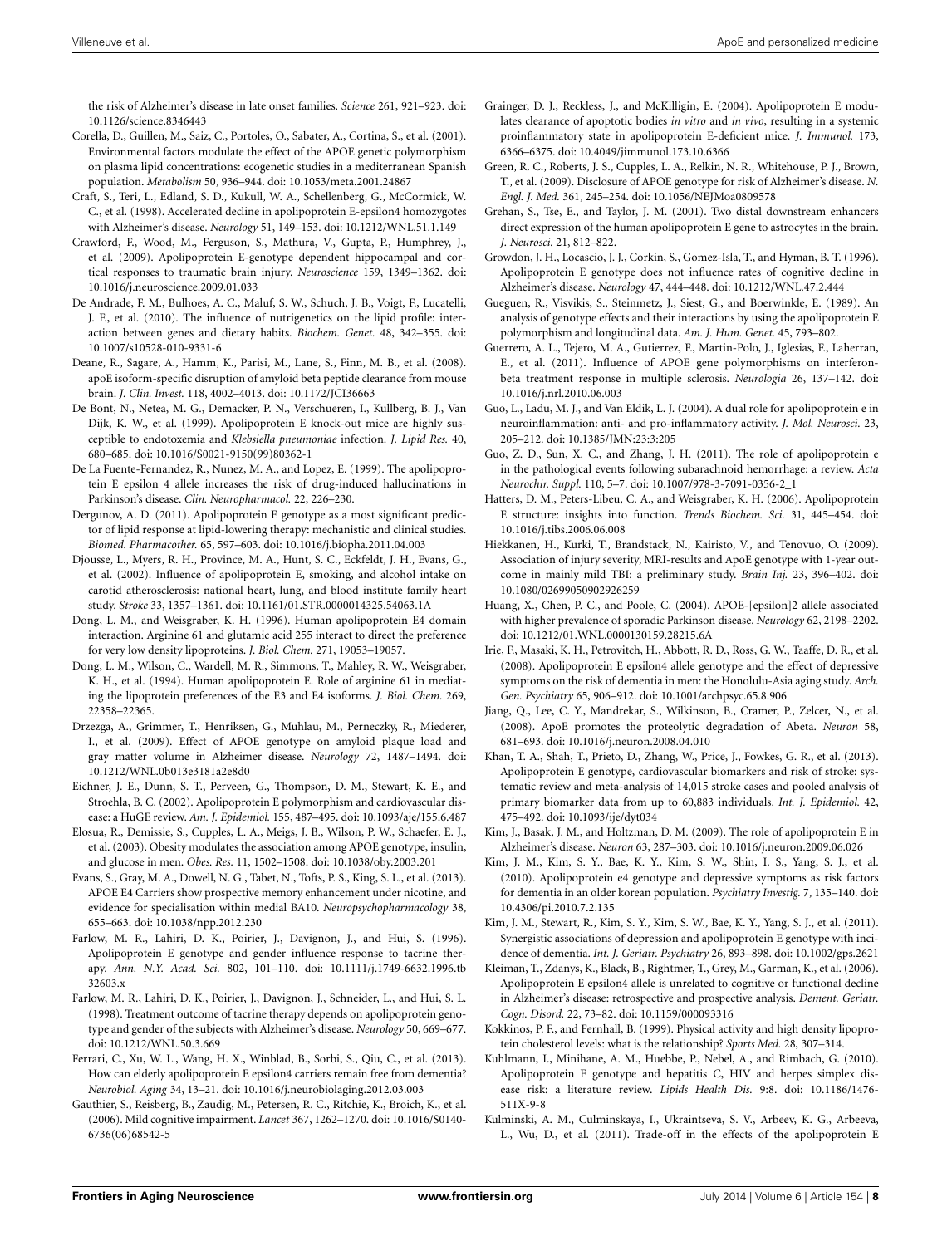polymorphism on the ages at onset of CVD and cancer influences human lifespan. *Aging Cell* 10, 533–541. doi: 10.1111/j.1474-9726.2011.00689.x

- <span id="page-8-12"></span>Ladu, M. J., Falduto, M. T., Manelli, A. M., Reardon, C. A., Getz, G. S., and Frail, D. E. (1994). Isoform-specific binding of apolipoprotein E to beta-amyloid. *J. Biol. Chem.* 269, 23403–23406.
- <span id="page-8-8"></span>Lahoz, C., Schaefer, E. J., Cupples, L. A., Wilson, P. W., Levy, D., Osgood, D., et al. (2001). Apolipoprotein E genotype and cardiovascular disease in the framingham heart study. *Atherosclerosis* 154, 529–537. doi: 10.1016/S0021- 9150(00)00570-0
- <span id="page-8-7"></span>Leduc, V., Domenger, D., De Beaumont, L., Lalonde, D., Belanger-Jasmin, S., and Poirier, J. (2011). Function and comorbidities of apolipoprotein e in Alzheimer's disease. *Int. J. Alzheimers Dis.* 2011:974361. doi: 10.4061/2011/974361
- <span id="page-8-35"></span>Leung, J. M., Sands, L. P., Wang, Y., Poon, A., Kwok, P. Y., Kane, J. P., et al. (2007). Apolipoprotein E e4 allele increases the risk of early postoperative delirium in older patients undergoing noncardiac surgery. *Anesthesiology* 107, 406–411. doi: 10.1097/01.anes.0000278905.07899.df
- <span id="page-8-22"></span>Lichtman, S. W., Seliger, G., Tycko, B., and Marder, K. (2000). Apolipoprotein E and functional recovery from brain injury following postacute rehabilitation. *Neurology* 55, 1536–1539. doi: 10.1212/WNL.55.10.1536
- <span id="page-8-13"></span>Liu, C. C., Kanekiyo, T., Xu, H., and Bu, G. (2013). Apolipoprotein E and Alzheimer disease: risk, mechanisms and therapy. *Nat. Rev. Neurol.* 9, 106–118. doi: 10.1038/nrneurol.2012.263
- <span id="page-8-1"></span>Mahley, R. W. (1988). Apolipoprotein E: cholesterol transport protein with expanding role in cell biology. *Science* 240, 622–630. doi: 10.1126/science.3283935
- <span id="page-8-3"></span>Mahley, R. W., and Huang, Y. (2009). Alzheimer disease: multiple causes, multiple effects of apolipoprotein E4, and multiple therapeutic approaches. *Ann. Neurol.* 65, 623–625. doi: 10.1002/ana.21736
- <span id="page-8-5"></span>Mahley, R. W., and Huang, Y. (2012a). Apolipoprotein e sets the stage: response to injury triggers neuropathology. *Neuron* 76, 871–885. doi: 10.1016/j.neuron.2012.11.020
- <span id="page-8-36"></span>Mahley, R. W., and Huang, Y. (2012b). Small-molecule structure correctors target abnormal protein structure and function: structure corrector rescue of apolipoprotein E4-associated neuropathology. *J. Med. Chem.* 55, 8997–9008. doi: 10.1021/jm3008618
- <span id="page-8-9"></span>Mahley, R. W., Huang, Y., and Rall, S. C. Jr. (1999). Pathogenesis of type III hyperlipoproteinemia (dysbetalipoproteinemia). questions, quandaries, and paradoxes. *J. Lipid Res.* 40, 1933–1949.
- <span id="page-8-2"></span>Mahley, R. W., Weisgraber, K. H., and Huang, Y. (2009). Apolipoprotein E: structure determines function, from atherosclerosis to Alzheimer's disease to AIDS. *J. Lipid Res.* 50(Suppl.), S183–S188. doi: 10.1194/jlr.R800069-JLR200
- <span id="page-8-17"></span>Maitland-Van Der Zee, A. H., Stricker, B. H., Klungel, O. H., Mantel-Teeuwisse, A. K., Kastelein, J. J., Hofman, A., et al. (2003). Adherence to and dosing of betahydroxy-beta-methylglutaryl coenzyme a reductase inhibitors in the general population differs according to apolipoprotein E-genotypes. *Pharmacogenetics* 13, 219–223. doi: 10.1097/00008571-200304000-00006
- <span id="page-8-34"></span>Marchant, N. L., King, S. L., Tabet, N., and Rusted, J. M. (2010). Positive effects of cholinergic stimulation favor young APOE epsilon4 carriers. *Neuropsychopharmacology* 35, 1090–1096. doi: 10.1038/npp.2009.214
- <span id="page-8-15"></span>Marques-Vidal, P., Bongard, V., Ruidavets, J. B., Fauvel, J., Hanaire-Broutin, H., Perret, B., et al. (2003). Obesity and alcohol modulate the effect of apolipoprotein E polymorphism on lipids and insulin. *Obes. Res.* 11, 1200–1206. doi: 10.1038/oby.2003.165
- <span id="page-8-38"></span>Marrugat, J., Elosua, R., Covas, M. I., Molina, L., and Rubies-Prat, J. (1996). Amount and intensity of physical activity, physical fitness, and serum lipids in men. The MARATHOM Investigators. *Am. J. Epidemiol.* 143, 562–569. doi: 10.1093/oxfordjournals.aje.a008786
- <span id="page-8-20"></span>Martinez-Gonzalez, N. A., and Sudlow, C. L. (2006). Effects of apolipoprotein E genotype on outcome after ischaemic stroke, intracerebral haemorrhage and subarachnoid haemorrhage. *J. Neurol. Neurosurg. Psychiatr.* 77, 1329–1335. doi: 10.1136/jnnp.2006.097543
- <span id="page-8-26"></span>Martins, C. A., Oulhaj, A., De Jager, C. A., and Williams, J. H. (2005). APOE alleles predict the rate of cognitive decline in Alzheimer disease: a nonlinear model. *Neurology* 65, 1888–1893. doi: 10.1212/01.wnl.0000188871.74093.12
- <span id="page-8-19"></span>Masson, L. F., McNeill, G., and Avenell, A. (2003). Genetic variation and the lipid response to dietary intervention: a systematic review. *Am. J. Clin. Nutr.* 77, 1098–1111.
- <span id="page-8-6"></span>Mauch, D. H., Nagler, K., Schumacher, S., Goritz, C., Muller, E. C., Otto, A., et al. (2001). CNS synaptogenesis promoted by glia-derived cholesterol. *Science* 294, 1354–1357. doi: 10.1126/science.294.5545.1354
- <span id="page-8-25"></span>Mauricio, M., O'Hara, R., Yesavage, J. A., Friedman, L., Kraemer, H. C., Van De Water, M., et al. (2000). A longitudinal study of apolipoprotein-E genotype and depressive symptoms in community-dwelling older adults. *Am. J. Geriatr. Psychiatry* 8, 196–200. doi: 10.1097/00019442-200008000-00003
- <span id="page-8-24"></span>Meng, X., and D'Arcy, C. (2013). Apolipoprotein E gene, environmental risk factors, and their interactions in dementia among seniors. *Int. J. Geriatr. Psychiatry* 28, 1005–1014. doi: 10.1002/gps.3918
- <span id="page-8-11"></span>Morris, J. C., Roe, C. M., Xiong, C., Fagan, A. M., Goate, A. M., Holtzman, D. M., et al. (2010). APOE predicts amyloid-beta but not tau Alzheimer pathology in cognitively normal aging. *Ann. Neurol.* 67, 122–131. doi: 10.1002/ana.21843
- <span id="page-8-27"></span>Mosconi, L., Perani, D., Sorbi, S., Herholz, K., Nacmias, B., Holthoff, V., et al. (2004). MCI conversion to dementia and the APOE genotype: a prediction study with FDG-PET. *Neurology* 63, 2332–2340. doi: 10.1212/01.WNL.0000147469.18313.3B
- <span id="page-8-30"></span>Nestel, P., Simons, L., Barter, P., Clifton, P., Colquhoun, D., Hamilton-Craig, I., et al. (1997). A comparative study of the efficacy of simvastatin and gemfibrozil in combined hyperlipoproteinemia: prediction of response by baseline lipids, apo E genotype, lipoprotein(a) and insulin. *Atherosclerosis* 129, 231–239. doi: 10.1016/S0021-9150(96)06031-5
- <span id="page-8-18"></span>Nieminen, T., Kahonen, M., Viiri, L. E., Gronroos, P., and Lehtimaki, T. (2008). Pharmacogenetics of apolipoprotein E gene during lipid-lowering therapy: lipid levels and prevention of coronary heart disease. *Pharmacogenomics* 9, 1475–1486. doi: 10.2217/14622416.9.10.1475
- <span id="page-8-16"></span>Niti, M., Yap, K. B., Kua, E. H., Tan, C. H., and Ng, T. P. (2008). Physical, social and productive leisure activities, cognitive decline and interaction with APOEepsilon 4 genotype in Chinese older adults. *Int. Psychogeriatr.* 20, 237–251. doi: 10.1017/S1041610207006655
- <span id="page-8-0"></span>Offit, K. (2011). Personalized medicine: new genomics, old lessons. *Hum. Genet.* 130, 3–14. doi: 10.1007/s00439-011-1028-3
- <span id="page-8-32"></span>O'Malley, J. P., and Illingworth, D. R. (1990). The influence of apolipoprotein E phenotype on the response to lovastatin therapy in patients with heterozygous familial hypercholesterolemia. *Metabolism* 39, 150–154. doi: 10.1016/0026- 0495(90)90068-N
- <span id="page-8-29"></span>Ordovas, J. M., Lopez-Miranda, J., Perez-Jimenez, F., Rodriguez, C., Park, J. S., Cole, T., et al. (1995). Effect of apolipoprotein E and A-IV phenotypes on the low density lipoprotein response to HMG CoA reductase inhibitor therapy. *Atherosclerosis* 113, 157–166. doi: 10.1016/0021-9150(94)05439-P
- <span id="page-8-21"></span>Panza, F., Frisardi, V., Seripa, D., D'Onofrio, G., Santamato, A., Masullo, C., et al. (2012). Apolipoprotein E genotypes and neuropsychiatric symptoms and syndromes in late-onset Alzheimer's disease. *Ageing Res. Rev.* 11, 87–103. doi: 10.1016/j.arr.2011.06.005
- <span id="page-8-31"></span>Pedro-Botet, J., Schaefer, E. J., Bakker-Arkema, R. G., Black, D. M., Stein, E. M., Corella, D., et al. (2001). Apolipoprotein E genotype affects plasma lipid response to atorvastatin in a gender specific manner. *Atherosclerosis* 158, 183–193. doi: 10.1016/S0021-9150(01)00410-5
- <span id="page-8-28"></span>Petersen, R. C., Thomas, R. G., Grundman, M., Bennett, D., Doody, R., Ferris, S., et al. (2005). Vitamin E and donepezil for the treatment of mild cognitive impairment. *N. Engl. J. Med.* 352, 2379–2388. doi: 10.1056/NEJMoa 050151
- <span id="page-8-4"></span>Pitas, R. E., Boyles, J. K., Lee, S. H., Hui, D., and Weisgraber, K. H. (1987). Lipoproteins and their receptors in the central nervous system. Characterization of the lipoproteins in cerebrospinal fluid and identification of apolipoprotein B,E(LDL) receptors in the brain. *J. Biol. Chem.* 262, 14352–14360.
- <span id="page-8-10"></span>Poirier, J., Davignon, J., Bouthillier, D., Kogan, S., Bertrand, P., and Gauthier, S. (1993). Apolipoprotein E polymorphism and Alzheimer's disease. *Lancet* 342, 697–699. doi: 10.1016/0140-6736(93)91705-Q
- <span id="page-8-33"></span>Poirier, J., Delisle, M. C., Quirion, R., Aubert, I., Farlow, M., Lahiri, D., et al. (1995). Apolipoprotein E4 allele as a predictor of cholinergic deficits and treatment outcome in Alzheimer disease. *Proc. Natl. Acad. Sci. U.S.A.* 92, 12260–12264. doi: 10.1073/pnas.92.26.12260
- <span id="page-8-23"></span>Ponsford, J., McLaren, A., Schonberger, M., Burke, R., Rudzki, D., Olver, J., et al. (2011). The association between apolipoprotein E and traumatic brain injury severity and functional outcome in a rehabilitation sample. *J. Neurotrauma* 28, 1683–1692. doi: 10.1089/neu.2010.1623
- <span id="page-8-14"></span>Porrata-Doria, T., Matta, J. L., and Acevedo, S. F. (2010). Apolipoprotein E allelic frequency altered in women with early-onset breast cancer. *Breast Cancer (Auckl).* 4, 43–48.
- <span id="page-8-37"></span>Ramaswamy, S., and Kordower, J. H. (2011). Gene therapy for Huntington's disease. *Neurobiol. Dis*. 48, 243–254. doi: 10.1016/j.nbd.2011.12.030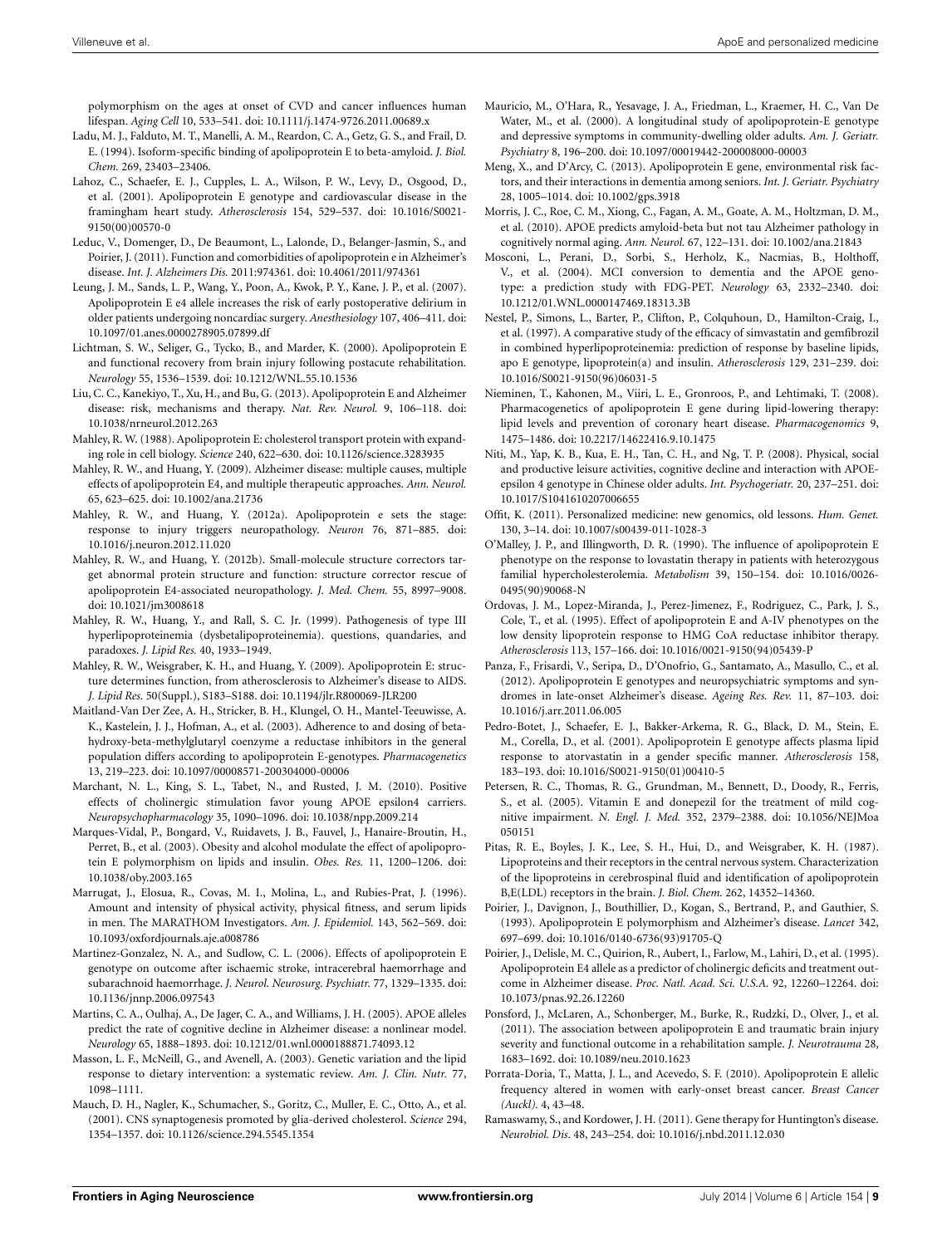- <span id="page-9-16"></span>Rannikmae, K., Samarasekera, N., Martinez-Gonzalez, N. A., Al-Shahi Salman, R., and Sudlow, C. L. (2013). Genetics of cerebral amyloid angiopathy: systematic review and meta-analysis. *J. Neurol. Neurosurg. Psychiatry* 84, 901–908. doi: 10.1136/jnnp-2012-303898
- <span id="page-9-36"></span>Reed, B., Villeneuve, S., Mack, W., Decarli, C., Chui, H. C., and Jagust, W. (2014). Associations between serum cholesterol levels and cerebral amyloidosis. *JAMA Neurol.* 71, 195–200. doi: 10.1001/jamaneurol.2013.5390
- <span id="page-9-34"></span>Risner, M. E., Saunders, A. M., Altman, J. F., Ormandy, G. C., Craft, S., Foley, I. M., et al. (2006). Efficacy of rosiglitazone in a genetically defined population with mild-to-moderate Alzheimer's disease. *Pharmacogenomics J.* 6, 246–254. doi: 10.1038/sj.tpj.6500369
- <span id="page-9-18"></span>Roselaar, S. E., and Daugherty, A. (1998). Apolipoprotein E-deficient mice have impaired innate immune responses to *Listeria monocytogenes in vivo*. *J. Lipid Res.* 39, 1740–1743.
- <span id="page-9-23"></span>Rubino, E., Vacca, A., Govone, F., De Martino, P., Pinessi, L., and Rainero, I. (2013). Apolipoprotein E polymorphisms in frontotemporal lobar degeneration: a meta-analysis. *Alzheimers Dement.* 9, 706–713. doi: 10.1016/j.jalz.2012. 10.013
- <span id="page-9-10"></span>Saadat, M. (2012). Apolipoprotein E (APOE) polymorphisms and susceptibility to breast cancer: a meta-analysis. *Cancer Res. Treat.* 44, 121–126. doi: 10.4143/crt.2012.44.2.121
- <span id="page-9-21"></span>Saito, M., Eto, M., Nitta, H., Kanda, Y., Shigeto, M., Nakayama, K., et al. (2004). Effect of apolipoprotein E4 allele on plasma LDL cholesterol response to diet therapy in type 2 diabetic patients. *Diabetes Care* 27, 1276–1280. doi: 10.2337/diacare.27.6.1276
- <span id="page-9-35"></span>Salloway, S., Sperling, R., Fox, N. C., Blennow, K., Klunk, W., Raskind, M., et al. (2014). Two phase 3 trials of bapineuzumab in mild-to-moderate Alzheimer's disease. *N. Engl. J. Med.* 370, 322–333. doi: 10.1056/NEJMoa 1304839
- <span id="page-9-33"></span>Sanllehy, C., Casals, E., Rodriguez-Villar, C., Zambon, D., Ojuel, J., Ballesta, A. M., et al. (1998). Lack of interaction of apolipoprotein E phenotype with the lipoprotein response to lovastatin or gemfibrozil in patients with primary hypercholesterolemia. *Metab. Clin. Exp.* 47, 560–565. doi: 10.1016/S0026- 0495(98)90240-2
- <span id="page-9-32"></span>Schmidt, C., Becker, H., and Zerr, I. (2014). Cerebrospinal fluid apolipoprotein e concentration and severity of cognitive impairment in patients with newly diagnosed Alzheimer's disease. *Am. J. Alzheimers Dis. Other Demen.* 29, 54–60. doi: 10.1177/1533317513505133
- <span id="page-9-25"></span>Schmidt, C., Wolff, M., Von Ahsen, N., and Zerr, I. (2012). Alzheimer's disease: genetic polymorphisms and rate of decline. *Dement. Geriatr. Cogn. Disord.* 33, 84–89. doi: 10.1159/000336790
- <span id="page-9-0"></span>Shore, V. G., and Shore, B. (1973). Heterogeneity of human plasma very low density lipoproteins. separation of species differing in protein components. *Biochemistry* 12, 502–507.
- <span id="page-9-13"></span>Smith, J. C., Nielson, K. A., Woodard, J. L., Seidenberg, M., Durgerian, S., Hazlett, K. E., et al. (2014). Physical activity reduces hippocampal atrophy in elders at genetic risk for Alzheimer's disease. *Front. Aging Neurosci.* 6:61. doi: 10.3389/fnagi.2014.00061
- <span id="page-9-31"></span>Song, F., Poljak, A., Crawford, J., Kochan, N. A., Wen, W., Cameron, B., et al. (2012). Plasma apolipoprotein levels are associated with cognitive status and decline in a community cohort of older individuals. *PLoS ONE* 7:e34078. doi: 10.1371/journal.pone.0034078
- <span id="page-9-4"></span>Song, Y., Stampfer, M. J., and Liu, S. (2004). Meta-analysis: apolipoprotein E genotypes and risk for coronary heart disease. *Ann. Intern. Med.* 141, 137–147. doi: 10.7326/0003-4819-141-2-200407200-00013
- <span id="page-9-15"></span>Stehle, S., Kirchheiner, J., Lazar, A., and Fuhr, U. (2008). Pharmacogenetics of oral anticoagulants: a basis for dose individualization. *Clin. Pharmacokinet.* 47, 565–594. doi: 10.2165/00003088-200847090-00002
- <span id="page-9-26"></span>Stern, Y., Brandt, J., Albert, M., Jacobs, D. M., Liu, X., Bell, K., et al. (1997). The absence of an apolipoprotein epsilon4 allele is associated with a more aggressive form of Alzheimer's disease. *Ann. Neurol.* 41, 615–620. doi: 10.1002/ana.410410510
- <span id="page-9-5"></span>Strittmatter, W. J., Saunders, A. M., Schmechel, D., Pericak-Vance, M., Enghild, J., Salvesen, G. S., et al. (1993). Apolipoprotein E: high-avidity binding to betaamyloid and increased frequency of type 4 allele in late-onset familial Alzheimer disease. *Proc. Natl. Acad. Sci. U.S.A.* 90, 1977–1981. doi: 10.1073/pnas.90. 5.1977
- <span id="page-9-8"></span>Tokuda, T., Calero, M., Matsubara, E., Vidal, R., Kumar, A., Permanne, B., et al. (2000). Lipidation of apolipoprotein E influences its isoform-specific

interaction with Alzheimer's amyloid beta peptides. *Biochem. J.* 348(pt 2), 359–365. doi: 10.1042/0264-6021:3480359

- <span id="page-9-20"></span>Tsuzuki, S., Murano, T., Watanabe, H., Itoh, Y., Miyashita, Y., and Shirai, K. (1998). [The examination of apoE phenotypes in diabetic patients with peripheral neuropathy]. *Rinsho Byori* 46, 829–833.
- <span id="page-9-1"></span>Verghese, P. B., Castellano, J. M., and Holtzman, D. M. (2011). Apolipoprotein E in Alzheimer's disease and other neurological disorders. *Lancet Neurol.* 10, 241–252. doi: 10.1016/S1474-4422(10)70325-2
- <span id="page-9-14"></span>Villeneuve, S., and Belleville, S. (2012). The nature of memory failure in mild cognitive impairment: examining association with neurobiological markers and effect of progression. *Neurobiol. Aging* 33, 1967–1978. doi: 10.1016/j.neurobiolaging. 2011.10.004
- <span id="page-9-28"></span>Villeneuve, S., Massoud, F., Bocti, C., Gauthier, S., and Belleville, S. (2011a). The nature of episodic memory deficits in MCI with and without vascular burden. *Neuropsychologia* 49, 3027–3035. doi: 10.1016/j.neuropsychologia.2011.07.001
- <span id="page-9-30"></span>Villeneuve, S., Pepin, V., Rahayel, S., Bertrand, J. A., De Lorimier, M., Rizk, A., et al. (2012). Mild cognitive impairment in moderate to severe COPD: a preliminary study. *Chest* 142, 1516–1523. doi: 10.1378/chest.11-3035
- <span id="page-9-37"></span>Villeneuve, S., Reed, B., Madison, C., Wirth, M., Kriger, S., Marchant, N., et al. (2014). Vascular risk and Aβ interact to reduce cortical thickness in AD vulnerable brain regions. *Neurology* 83, 40–47. doi: 10.1212/WNL.00000000000 00550
- <span id="page-9-29"></span>Villeneuve, S., Rodrigues-Brazete, J., Joncas, S., Postuma, R. B., Latreille, V., and Gagnon, J. F. (2011b). Validity of the mattis dementia rating scale to detect mild cognitive impairment in Parkinson's disease and REM sleep behavior disorder. *Dement. Geriatr. Cogn. Disord.* 31, 210–217. doi: 10.1159/000326212
- <span id="page-9-19"></span>Vitek, M. P., Brown, C. M., and Colton, C. A. (2009). APOE genotype-specific differences in the innate immune response. *Neurobiol. Aging* 30, 1350–1360. doi: 10.1016/j.neurobiolaging.2007.11.014
- <span id="page-9-27"></span>Vos, S. J., Van Rossum, I. A., Verhey, F., Knol, D. L., Soininen, H., Wahlund, L. O., et al. (2013). Prediction of Alzheimer disease in subjects with amnestic and nonamnestic MCI. *Neurology* 80, 1124–1132. doi: 10.1212/WNL.0b013e318 288690c
- <span id="page-9-9"></span>Wei, Y., Tang, Y., He, W., Qu, Z., Zeng, J., and Qin, C. (2014). APOE gene polymorphisms and susceptibility to Creutzfeldt-Jakob disease. *J. Clin. Neurosci.* 21, 390–394. doi: 10.1016/j.jocn.2013.07.019
- <span id="page-9-2"></span>Weisgraber, K. H., Innerarity, T. L., and Mahley, R. W. (1982). Abnormal lipoprotein receptor-binding activity of the human E apoprotein due to cysteinearginine interchange at a single site. *J. Biol. Chem.* 257, 2518–2521.
- <span id="page-9-24"></span>Wirth, M., Villeneuve, S., Renaud La, J., Marks, S., and Jagust, W. (2014). Geneenvironment interactions: lifetime cognitive activity, APOE genotype, and betaamyloid burden. *J. Neurosci.* 34, 8612–8617. doi: 10.1523/JNEUROSCI.4612-13. 2014
- <span id="page-9-11"></span>Xue, P., Niu, W. Q., Jiang, Z. Y., Zheng, M. H., and Fei, J. (2012). A metaanalysis of apolipoprotein E gene epsilon2/epsilon3/epsilon4 polymorphism for gallbladder stone disease. *PLoS ONE* 7:e45849. doi: 10.1371/journal.pone. 0045849
- <span id="page-9-7"></span>Yang, D. S., Small, D. H., Seydel, U., Smith, J. D., Hallmayer, J., Gandy, S. E., et al. (1999). Apolipoprotein E promotes the binding and uptake of beta-amyloid into Chinese hamster ovary cells in an isoform-specific manner. *Neuroscience* 90, 1217–1226. doi: 10.1016/S0306-4522(98)00561-2
- <span id="page-9-6"></span>Ye, S., Huang, Y., Mullendorff, K., Dong, L., Giedt, G., Meng, E. C., et al. (2005). Apolipoprotein (apo) E4 enhances amyloid beta peptide production in cultured neuronal cells: apoE structure as a potential therapeutic target. *Proc. Natl. Acad. Sci. U.S.A.* 102, 18700–18705. doi: 10.1073/pnas.0508693102
- <span id="page-9-22"></span>Yin, Y. W., Qiao, L., Sun, Q. Q., Hu, A. M., Liu, H. L., Wang, Q., et al. (2013). Influence of apolipoprotein E gene polymorphism on development of type 2 diabetes mellitus in Chinese han population: a meta-analysis of 29 studies. *Metabolism* 63, 532–541. doi: 10.1016/j.metabol.2013.12.008
- <span id="page-9-17"></span>Yin, Y. W., Zhang, Y. D., Wang, J. Z., Li, B. H., Yang, Q. W., Fang, C. Q., et al. (2012). Association between apolipoprotein E gene polymorphism and the risk of multiple sclerosis: a meta-analysis of 6977 subjects. *Gene* 511, 12–17. doi: 10.1016/j.gene.2012.09.010
- <span id="page-9-12"></span>Zeng, Y., Hughes, C. L., Lewis, M. A., Li, J., and Zhang, F. (2011). Interactions between life stress factors and carrying the APOE4 allele adversely impact selfreported health in old adults. *J. Gerontol. A Biol. Sci. Med. Sci.* 66, 1054–1061. doi: 10.1093/gerona/glr106
- <span id="page-9-3"></span>Zhang, H., Wu, L. M., and Wu, J. (2011). Cross-talk between apolipoprotein E and cytokines. *Mediators Inflamm.* 2011:949072. doi: 10.1155/2011/949072